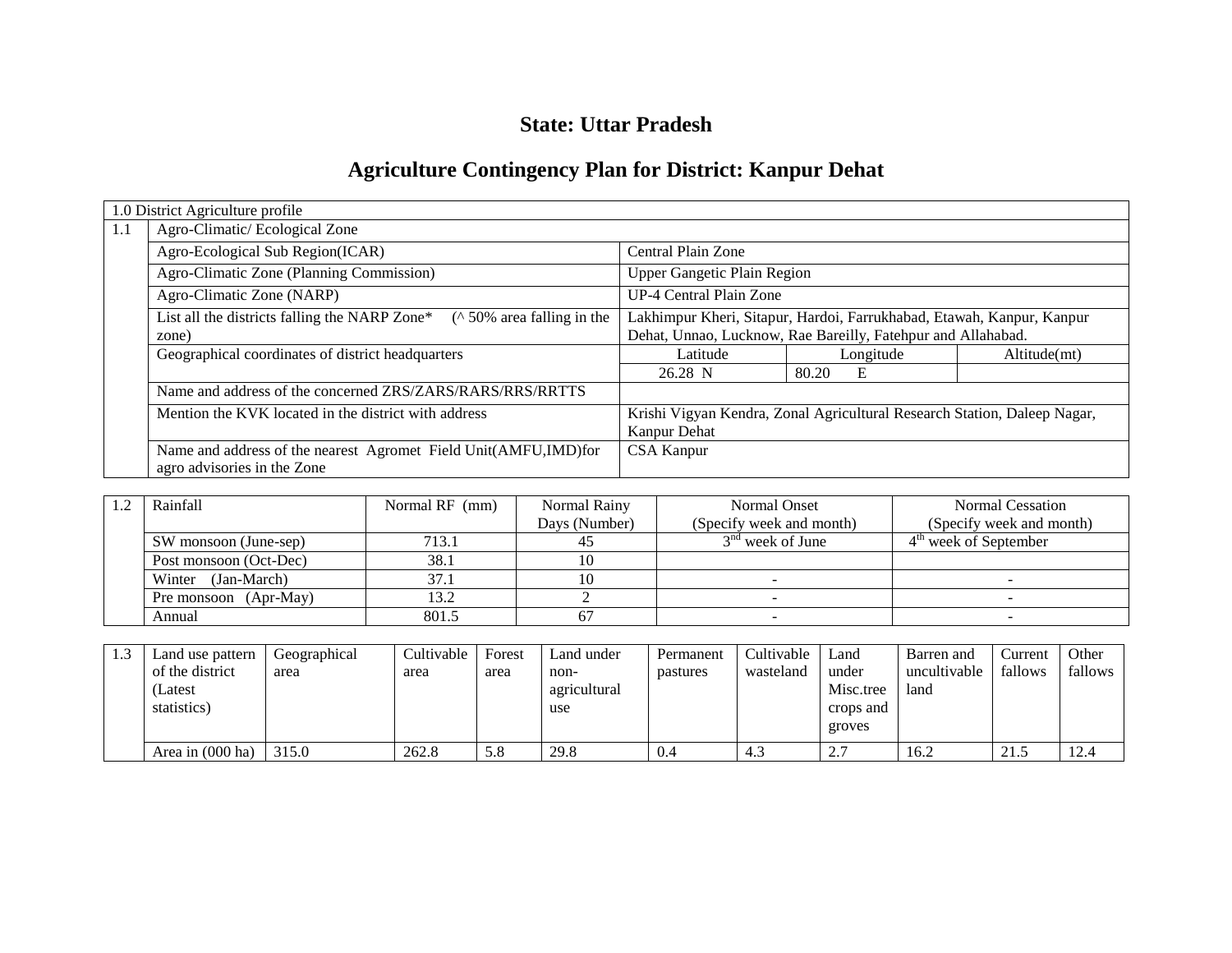| Major Soils                                                 | Area( $000$ ha) | Percent $(\%)$ of total |
|-------------------------------------------------------------|-----------------|-------------------------|
| Deep, fine soils moderately saline and sodic                | 71.0            | 27 %                    |
| Deep, loamy soils                                           | 55.2            | 21 %                    |
| Deep, loamy soils associated with sandy soils<br>and eroded | 79.1            | 30 %                    |

| سد | Agricultural land use    | Area('000 ha)            | (96)<br>Cropping intensity |
|----|--------------------------|--------------------------|----------------------------|
|    | Net sown area            | $\sim$ $\sim$ 1<br>441.2 | 13220<br>LJ <i>4.4 7</i> 0 |
|    | Area sown more than once | .                        |                            |
|    | Gross cropped area       | 293.4                    |                            |

| 1.6 | Irrigation                          | Area('000 ha)            |                                                                                                   |                                    |
|-----|-------------------------------------|--------------------------|---------------------------------------------------------------------------------------------------|------------------------------------|
|     | Net irrigation area                 | 155.8                    |                                                                                                   |                                    |
|     | Gross irrigated area                | 201.0                    |                                                                                                   |                                    |
|     | Rain fed area                       | 66.1                     |                                                                                                   |                                    |
|     | Sources of irrigation (gross irr.   | Number                   | Area('000 ha)                                                                                     | Percentage of total irrigated area |
|     | Area)                               |                          |                                                                                                   |                                    |
|     | Canals                              | $\overline{\phantom{a}}$ | $\overline{8}1.4$                                                                                 | 40.4                               |
|     | Tanks                               | $\overline{\phantom{a}}$ | 0.1                                                                                               | 0.1                                |
|     | Open wells                          |                          | 0.2                                                                                               | 0.1                                |
|     | Bore wells(Tube wells)              | ٠                        | 119.2                                                                                             | 59.3                               |
|     | Lift irrigation schemes             | $\overline{\phantom{a}}$ | NA                                                                                                |                                    |
|     | Micro-irrigation                    | ٠                        | NA                                                                                                |                                    |
|     | Other sources                       | $\overline{\phantom{a}}$ | $\Omega$                                                                                          |                                    |
|     | <b>Total Irrigated Area</b>         | $\sim$                   | 201.0                                                                                             |                                    |
|     | Pump sets $(2011-12)$               | 46245                    |                                                                                                   |                                    |
|     | No. of Tractors                     | 6364                     |                                                                                                   |                                    |
|     | Groundwater availability and use*   | No of blocks-            | $%$ )area                                                                                         | Quality of water                   |
|     | (Data source: State/ Central Ground | Tehsils-                 |                                                                                                   |                                    |
|     | water Department/Board)             |                          |                                                                                                   |                                    |
|     | Over exploited                      | $\boldsymbol{0}$         |                                                                                                   |                                    |
|     | Critical                            | $\boldsymbol{0}$         |                                                                                                   |                                    |
|     | Semi-critical                       | $\boldsymbol{0}$         |                                                                                                   |                                    |
|     | Safe                                | $\theta$                 |                                                                                                   |                                    |
|     | Waste water availability and use    |                          |                                                                                                   |                                    |
|     | Ground water quality                |                          |                                                                                                   |                                    |
|     |                                     |                          | *over-exploited groundwater utilization> 100%; critical: 90-100%; semicritical: 70-90%; safe:<70% |                                    |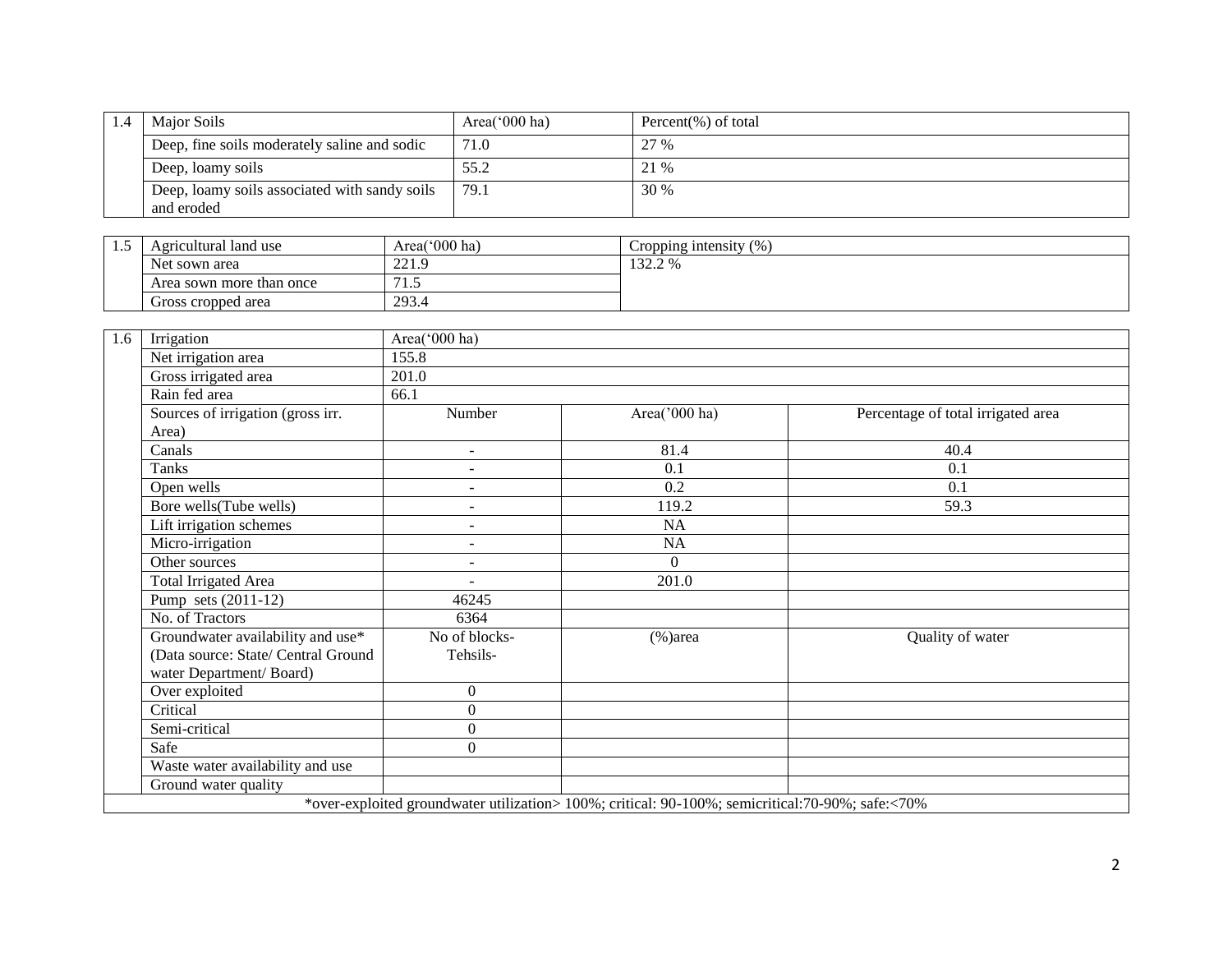| 1.7 | Major field crops cultivated |                          | Area('000 ha)            |                          |           |                          |                          |       |        |  |  |  |
|-----|------------------------------|--------------------------|--------------------------|--------------------------|-----------|--------------------------|--------------------------|-------|--------|--|--|--|
|     |                              | Kharif                   |                          |                          | Rabi      |                          | Summer                   | Total |        |  |  |  |
|     |                              | Irrigated                | Rain fed                 | Total                    | Irrigated | Rain fed                 | Total                    |       |        |  |  |  |
|     | Rice                         | 41.2                     |                          | 41.2                     |           | $\overline{\phantom{a}}$ | $\overline{\phantom{0}}$ |       | 41.2   |  |  |  |
|     | Bajra                        | 0.02                     | 16.9                     | 16.92                    |           | $\overline{\phantom{a}}$ | $\overline{\phantom{0}}$ |       | 16.92  |  |  |  |
|     | Juar                         | U                        | 13.4                     | 13.4                     |           | -                        | $\overline{\phantom{a}}$ | -     | 13.4   |  |  |  |
|     | Wheat                        | $\overline{\phantom{a}}$ | $\overline{\phantom{a}}$ | $\overline{\phantom{0}}$ | 120.5     | 0.03                     | 120.53                   | -     | 120.53 |  |  |  |
|     | Arhar                        | 0.07                     | 8.3                      | 8.37                     |           | -                        | -                        |       | 8.37   |  |  |  |
|     | Rapeseed Mustard             | $\overline{\phantom{a}}$ | $\overline{\phantom{a}}$ | $\overline{\phantom{a}}$ | 16.9      | 6.0                      | 22.9                     | -     | 22.9   |  |  |  |

## **1.7 Area under major field crops & (As per latest figures 2013-14)**

| <b>L.</b> | Major Fodder crops cultivated | Area(ha) | Total        |
|-----------|-------------------------------|----------|--------------|
|           | Kharif                        | 4368     | 4368         |
|           | Rabi                          | 1723     | 1722<br>ر ۱۷ |
|           | Summer                        | 283      | 283          |
|           | Total                         | 6373     | 6373         |

## **1.8 Production and productivity of major crops (Average of last 5 years)**

| 1.8 | Major field crops |                          | Area( $000$ ha)          |                          |                          |                          |                         |                            |                         |                      |  |  |  |  |
|-----|-------------------|--------------------------|--------------------------|--------------------------|--------------------------|--------------------------|-------------------------|----------------------------|-------------------------|----------------------|--|--|--|--|
|     | cultivated        | Kharif                   |                          |                          | Rabi                     |                          | Summer                  |                            | Total                   | Crop                 |  |  |  |  |
|     |                   | Production<br>(° 000 T)  | Productivity<br>(KG/HA)  | Production<br>(000T)     | Productivity<br>(KG/HA)  | Production<br>(000 T)    | Productivity<br>(KG/HA) | Production<br>$(^{o}000T)$ | Productivity<br>(KG/HA) | residue as<br>fodder |  |  |  |  |
|     |                   |                          |                          |                          |                          |                          |                         |                            |                         | (°000)<br>tons)      |  |  |  |  |
|     | Rice              | 106.7                    | 23.41                    | $\overline{\phantom{a}}$ | $\overline{\phantom{a}}$ | $\overline{\phantom{a}}$ |                         | 106.7                      | 2341                    | <b>NA</b>            |  |  |  |  |
|     | Bajra             | 31.2                     | 1836                     | $\overline{\phantom{a}}$ | $\overline{\phantom{a}}$ | $\overline{\phantom{a}}$ |                         | 31.2                       | 1836                    | <b>NA</b>            |  |  |  |  |
|     | Juar              | 16.9                     | 1211                     | $\overline{\phantom{a}}$ | $\overline{\phantom{a}}$ | $\overline{\phantom{a}}$ |                         | 16.9                       | 1211                    | <b>NA</b>            |  |  |  |  |
|     | Wheat             | $\overline{\phantom{a}}$ | $\overline{\phantom{a}}$ | 439.7                    | 3671                     | $\overline{\phantom{0}}$ |                         | 439.7                      | 3671                    | <b>NA</b>            |  |  |  |  |
|     | Arhar             | 12.7                     | 1488                     | $\overline{\phantom{a}}$ | $\overline{\phantom{0}}$ | $\overline{\phantom{0}}$ |                         | 12.7                       | 1488                    | <b>NA</b>            |  |  |  |  |
|     | Rapeseed Mustard  | $\overline{\phantom{a}}$ | $\overline{\phantom{a}}$ | 29.6                     | 1297                     | $\overline{\phantom{a}}$ |                         | 29.6                       | 1297                    | <b>NA</b>            |  |  |  |  |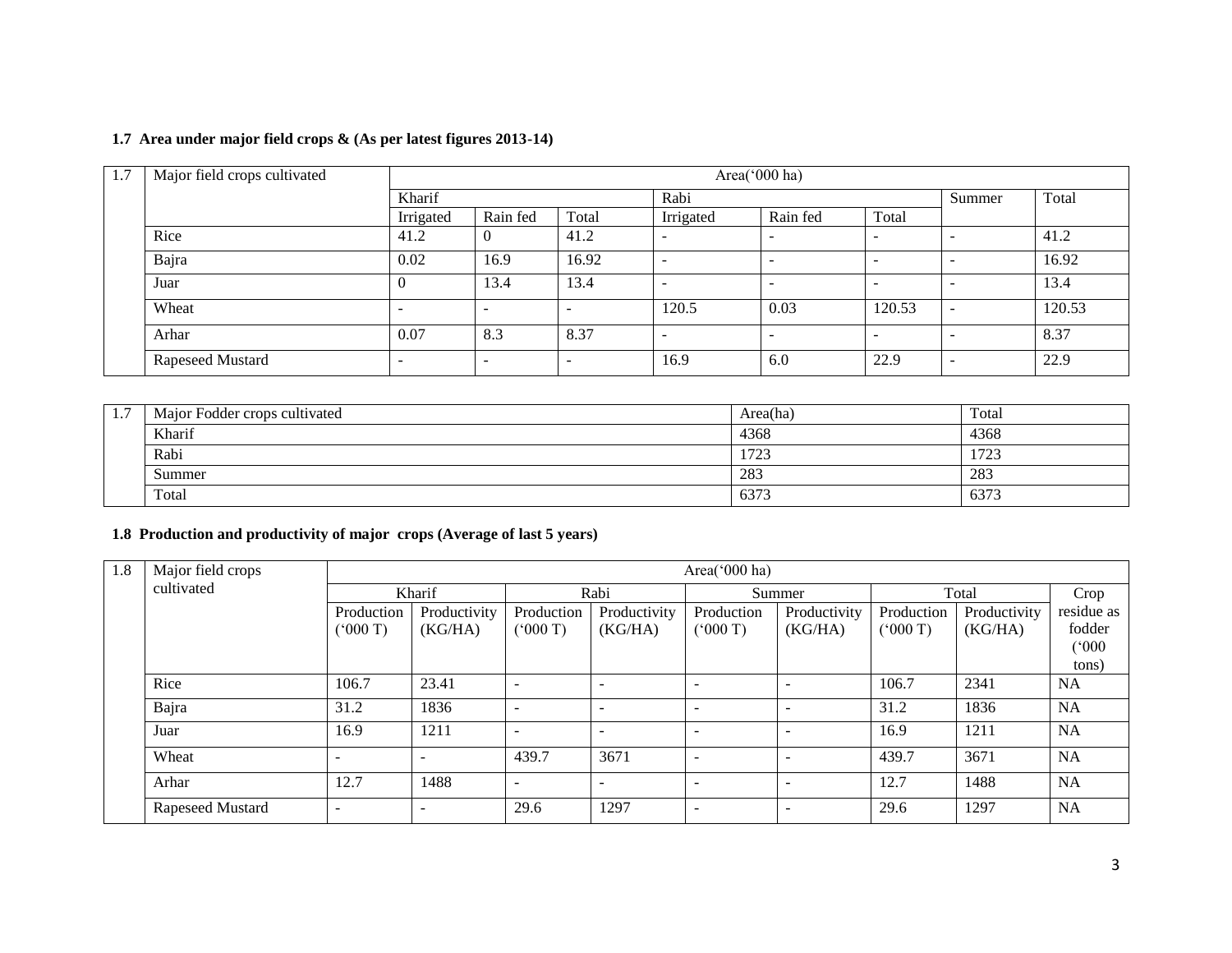| 1.9 | Livestock(year 2007)                           | Male(000) | Female(000) | <b>Total</b> (000) |
|-----|------------------------------------------------|-----------|-------------|--------------------|
|     | Non descriptive Cattle (local low yielding)    | 48.765    | 74.839      | 123.604            |
|     | Improved cattle                                | 0.000     | 0.000       | 0.000              |
|     | <b>Crossbred Cattle</b>                        | 18.136    | 30.508      | 48.644             |
|     | Non descriptive Buffaloes (local low yielding) | 16.621    | 66.431      | 83.052             |
|     | <b>Descript Buffaloes</b>                      | 27.578    | 96.703      | 124.281            |
|     | Goat                                           | 156.700   | 239.368     | 396.068            |
|     | Sheep                                          |           |             | 16.652             |
|     | Other (Camel, Pig, Yak etc)                    |           |             | 22.225             |
|     | Commerical dairy farms (number)                |           |             | 0.000              |

| 1.8 | Sowing      | Bajra      | <b>Maize</b>             | <b>Rice</b> | Urd        | Jowar         | <b>Pigeon Pea</b> | Wheat         | Pea                      | Gram          | <b>Mustard</b> |
|-----|-------------|------------|--------------------------|-------------|------------|---------------|-------------------|---------------|--------------------------|---------------|----------------|
|     | window for  |            |                          |             |            |               |                   |               |                          |               |                |
|     | 5 major     |            |                          |             |            |               |                   |               |                          |               |                |
|     | field crops |            |                          |             |            |               |                   |               |                          |               |                |
|     | Kharif $-$  | $2nd$ week | $2nd$ week               | $\sim$      | $2nd$ week | First week of | First week of     |               | $\overline{\phantom{a}}$ |               |                |
|     | Rainfed     | of July to | of June to               |             | of July to | July to $2nd$ | July to Last      |               |                          |               |                |
|     |             | last week  | First                    |             | First      | week of July  | week of July      |               |                          |               |                |
|     |             | of July    | week of                  |             | week of    |               |                   |               |                          |               |                |
|     |             |            | July                     |             | August     |               |                   |               |                          |               |                |
|     | Kharif -    |            | $\overline{\phantom{0}}$ | 3rd         | $2nd$ week | First week of |                   |               | $\overline{\phantom{0}}$ |               |                |
|     | Irrigated   |            |                          | week        | of July to | July to $2nd$ |                   |               |                          |               |                |
|     |             |            |                          | of June     | First      | week of July  |                   |               |                          |               |                |
|     |             |            |                          | to Last     | week of    |               |                   |               |                          |               |                |
|     |             |            |                          | week        | August     |               |                   |               |                          |               |                |
|     |             |            |                          | of July     |            |               |                   |               |                          |               |                |
|     | Rabi-       |            |                          |             |            |               |                   | First week of | First                    | First week of | First week of  |
|     | Rainfed     |            |                          |             |            |               |                   | Nov to 3rd    | week of                  | Oct to first  | Sep to 2nd     |
|     |             |            |                          |             |            |               |                   | week of Dec   | Oct to                   | week of Nov   | week of Oct    |
|     |             |            |                          |             |            |               |                   |               | first                    |               |                |
|     |             |            |                          |             |            |               |                   |               | week of                  |               |                |
|     |             |            |                          |             |            |               |                   |               | <b>Nov</b>               |               |                |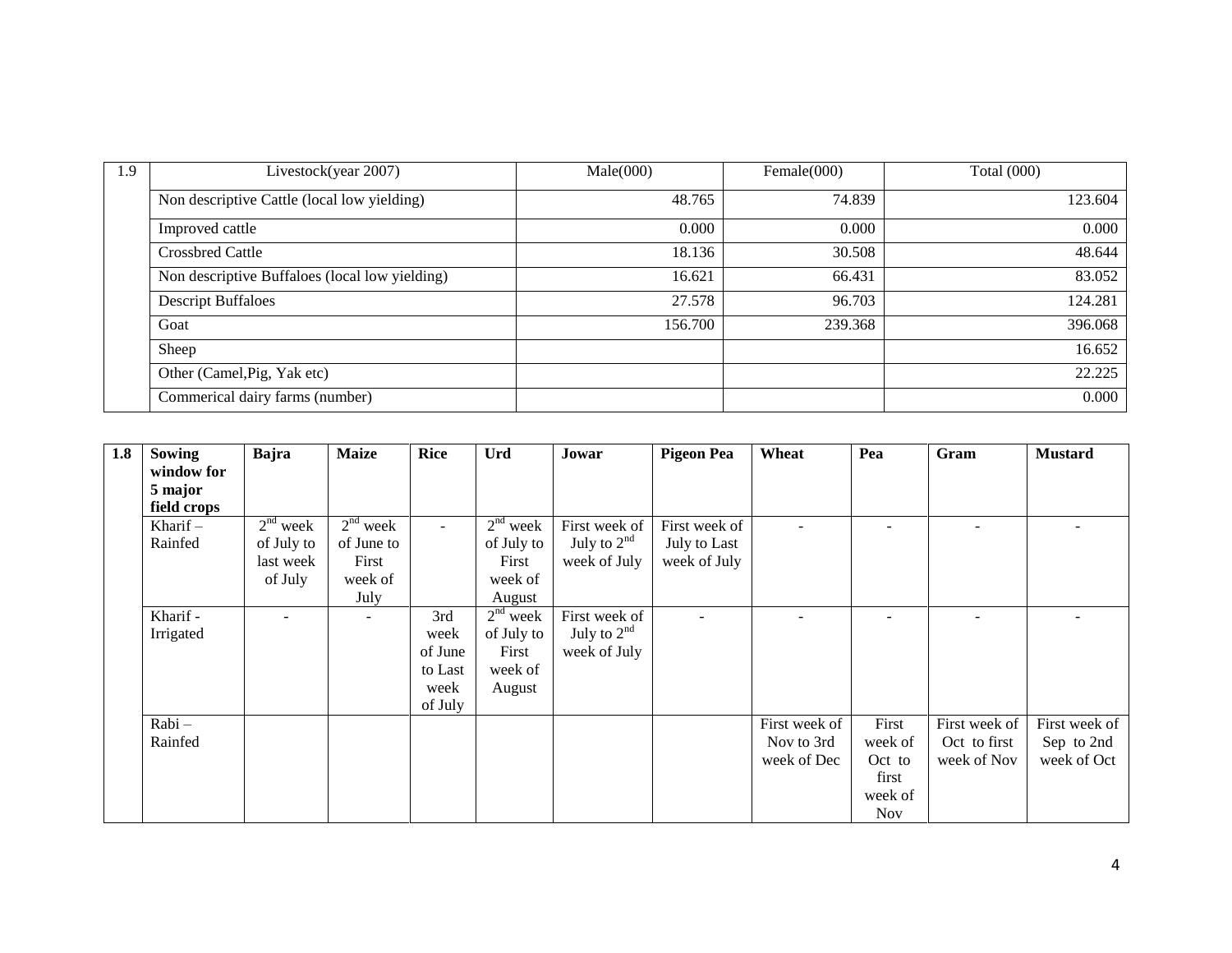| Rabi -    |  |  |  | 2nd week of    | - |  |
|-----------|--|--|--|----------------|---|--|
| Irrigated |  |  |  | Nov to 2th     |   |  |
|           |  |  |  | of Dec<br>week |   |  |

| 1.9 | What is the major contingency the district is prone to?                 | Regular | <b>Occasional</b> | <b>None</b> |
|-----|-------------------------------------------------------------------------|---------|-------------------|-------------|
|     | Drought                                                                 |         |                   |             |
|     | Flood                                                                   |         |                   |             |
|     | Cyclone                                                                 |         |                   |             |
|     | Hail storm                                                              |         |                   |             |
|     | Heat wave                                                               |         |                   |             |
|     | Cold wave                                                               |         |                   |             |
|     | Frost                                                                   |         |                   |             |
|     | Sea water intrusion                                                     |         |                   |             |
|     | Sheath Blight, Stemborrer, Pyrilla loos smut, Heliothis, Rust etc white |         |                   |             |
|     | grub.                                                                   |         |                   |             |

| 1.14   Include Digital maps of the district for | Location map of district within State as Annexure I | Enclosed: Yes |
|-------------------------------------------------|-----------------------------------------------------|---------------|
|                                                 |                                                     |               |
|                                                 | Mean annual rainfall as Annexure 2                  | Enclosed: Yes |
|                                                 | Soil map as Annexure 3                              | Enclosed: Yes |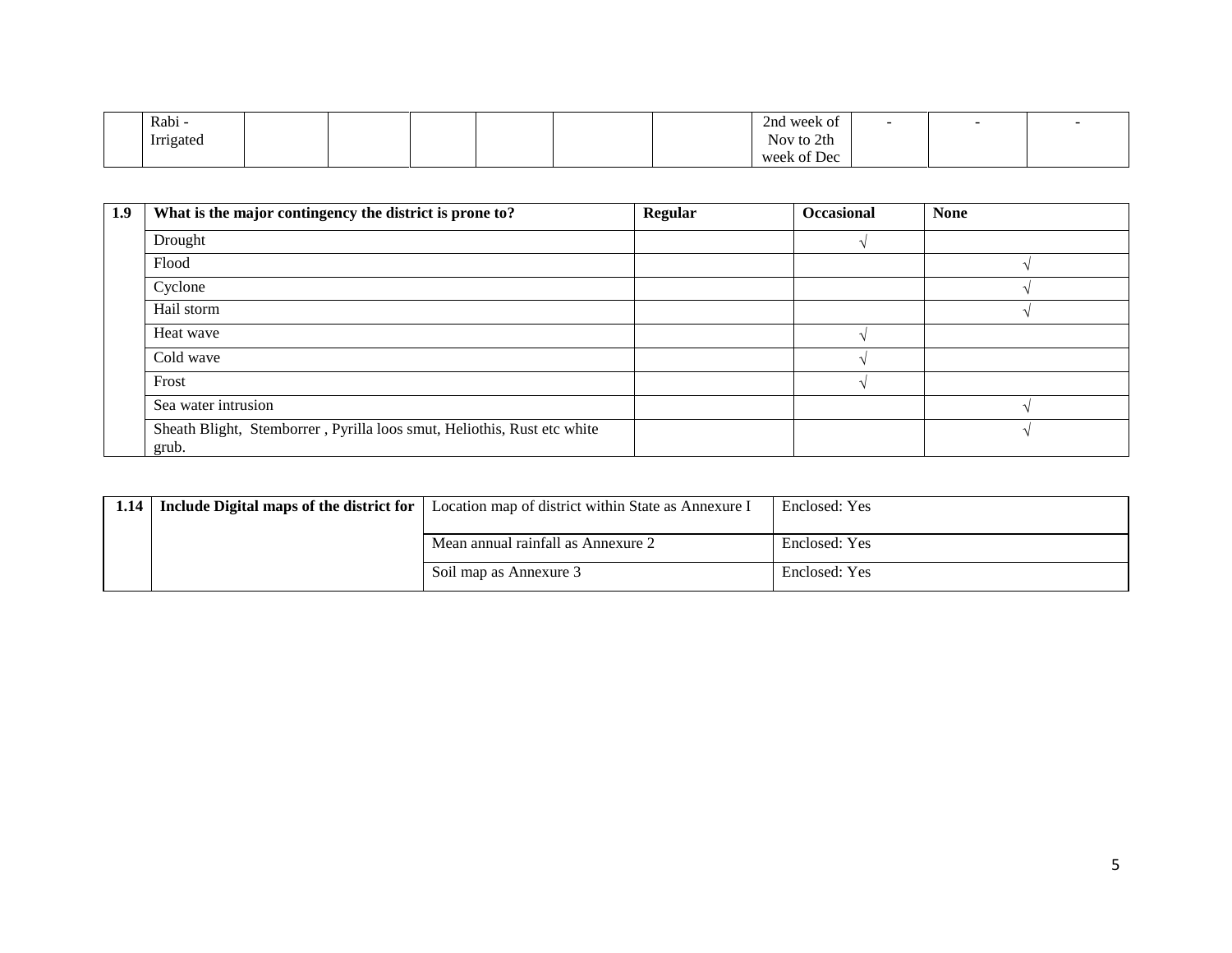

Annexure I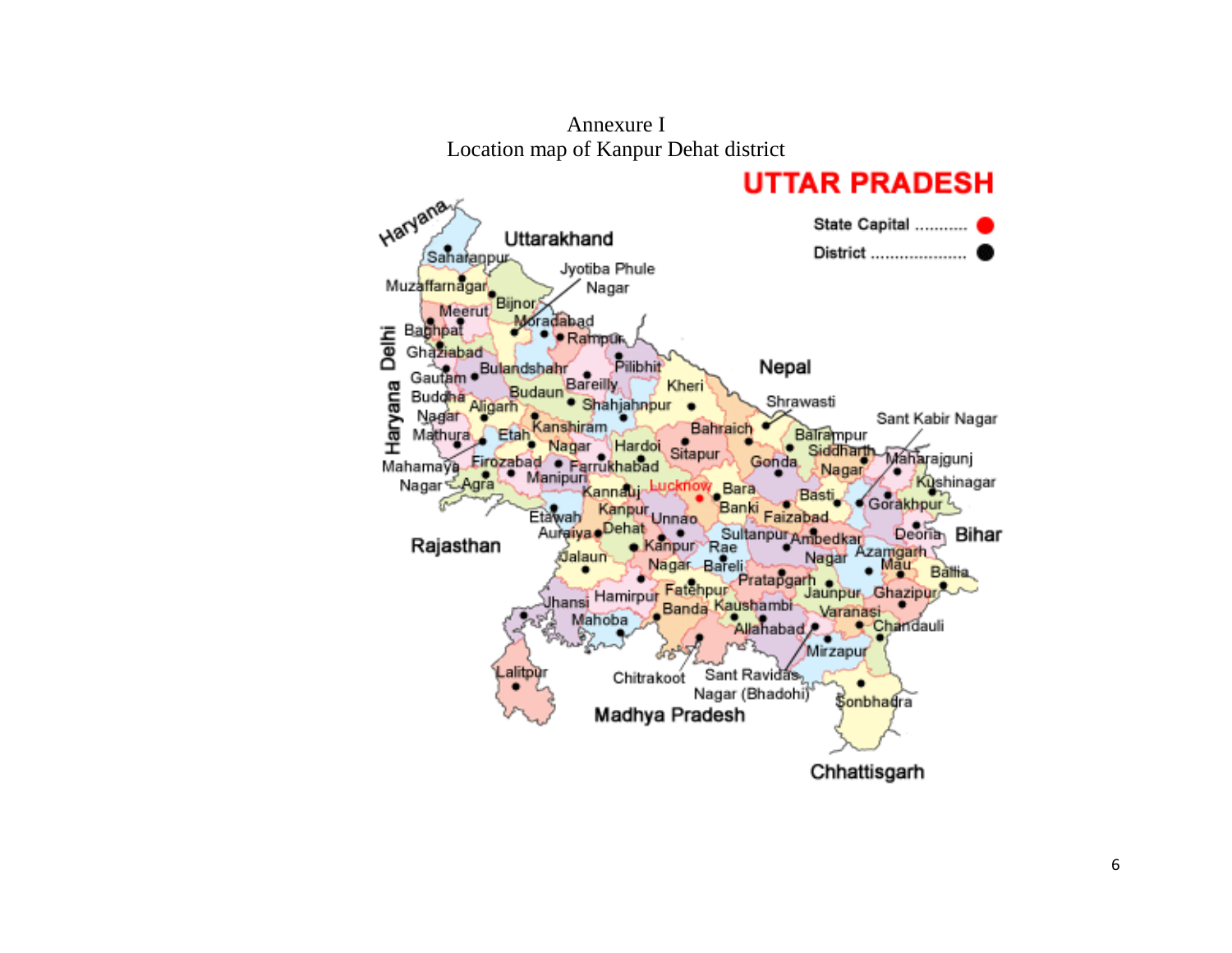Annexure 2 Average Month-wise rainfall (mm) in Kanpur Dehat District

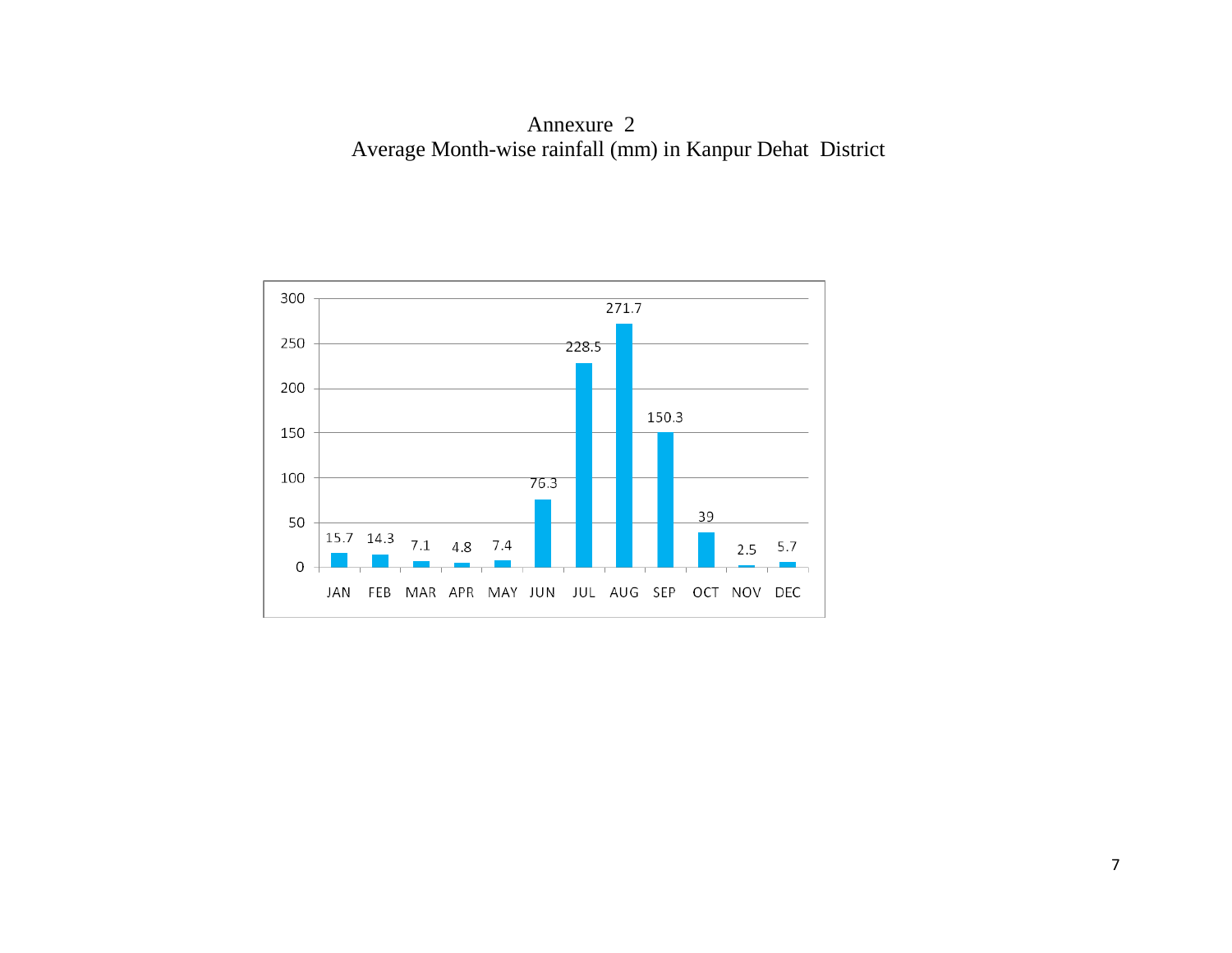

#### **SOILS OF KANPUR DEHAT DISTRICT (U.P.)**

#### **Alluvial plain (0-1% slope)**

- 1. Deep, loamy soils and slightly eroded
- 2. Deep, silty soils, slightly saline and strongly sodic associated with loamy soils
- 3. Deep, loamy soils and slightly eroded associated with silty soils
- 4. Deep, fine soils moderately saline and sodic associated with loamy soils, slightly eroded
- 5. Deep, fine soils and slightly eroded associated with loamy soils slightly saline and moderately sodic
- 6. Deep, silty soils with moderately salinity and sodicity associated with loamy soils with moderate salinity and sodicity and water logging
- 7. Deep, silty soils and slightly eroded associated with loamy soils slightly saline and slightly sodic
- 8. Deep, loamy soils and slightly eroded associated with loamy soils with moderate salinity and sodicity and moderate water logging
- 9. Deep, silty soils associated with loamy soils slightly eroded
- 10. Deep, loamy soils and slightly eroded associated with silty soils slightly saline/sodic and moderately sodic
- 11. Deep, silty soils and slightly eroded associated with fine soils

#### **Ravinous land (3-5% slope)**

- 12. Deep, silty soils and severely eroded associated with loamy soils severely eroded
- 13. Deep, loamy soils and severely eroded
- 14. Deep, loamy soils, very severely eroded associated with silty soils, very severely eroded

#### **Gentle to very gentle sloping lands with monad nocks**

15. Deep, loamy soils and slightly eroded associated with sandy soils, slightly eroded **Ravinous Land (5-10% slope)**

- 16. Deep, loamy soils and severely eroded associated with loamy soils and moderately eroded
- 17. Deep, fine smectitic soils and are moderately eroded associated with fine soils moderately eroded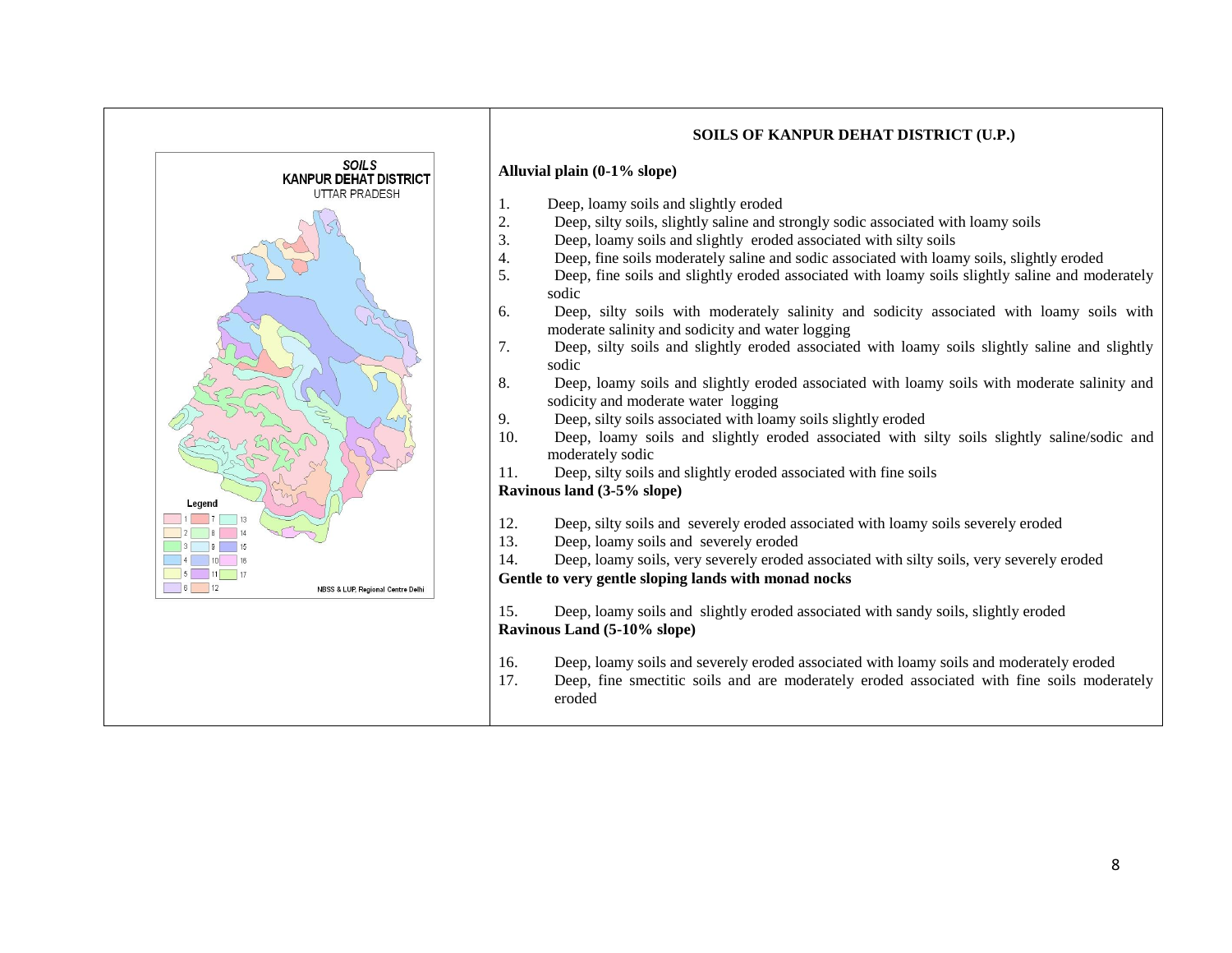## **2.0 Strategies for weather related contingencies**

#### **2.1 Drought**

#### **2.1.1 Rain fed situation**

| <b>Condition</b>                                  |                                                                                                                                                   |                                                                                                                                                                                                                                                                                       | <b>Suggested Contingency measures</b>                                                                                                                                                                                                                      |                                                                                                                                                |                                                      |  |
|---------------------------------------------------|---------------------------------------------------------------------------------------------------------------------------------------------------|---------------------------------------------------------------------------------------------------------------------------------------------------------------------------------------------------------------------------------------------------------------------------------------|------------------------------------------------------------------------------------------------------------------------------------------------------------------------------------------------------------------------------------------------------------|------------------------------------------------------------------------------------------------------------------------------------------------|------------------------------------------------------|--|
| <b>Early season</b>                               | <b>Major Farming</b>                                                                                                                              | <b>Normal Crop / Cropping</b>                                                                                                                                                                                                                                                         | Change in crop / cropping                                                                                                                                                                                                                                  | <b>Agronomic measures</b>                                                                                                                      | <b>Remarks</b> on                                    |  |
| drought (delayed<br>onset)                        | situation                                                                                                                                         | system                                                                                                                                                                                                                                                                                | system including variety                                                                                                                                                                                                                                   |                                                                                                                                                | Implementation                                       |  |
| Delay by 2 weeks<br>First week of July            | Deep, fine soils<br>moderately saline<br>and sodic,<br>Deep, loamy soils<br>And Deep, loamy<br>soils associated with<br>sandy soils and<br>eroded | Cropping system 1: Sorghum<br>Composite-Varsha, CSV-13,<br>CSV-15, SPB-1388 and Vijeta<br>Hybrid- CSH-9, 16, 14, 18, 13<br>and CSH-23<br>Cropping system 2:Perlmillet<br>Composite-ICMB-155, WCC-<br>75, ICTP-8203 and Raj-171<br><b>Hybrid-</b> Pusa-23 & 322 and<br><b>ICMH-451</b> | Cropping system 1: Sorghum<br>Composite-Varsha, CSV-13<br>& CSV-15,<br>Hybride- CSH-9, 16, and<br>$CSH-14$<br>Cropping system 2:Perlmillet<br>Composite-ICMB-155, WCC-<br>75, ICTP-8203 and Raj-171<br><b>Hybrid-</b> Pusa-23 & 322 and<br><b>ICMH-451</b> | Use medium maturing<br>varieties, Thinning,<br>Interculture, Mulching<br>Use medium maturing<br>varieties, Thinning,<br>Interculture, Mulching | Linked with SDC/<br>SAUs<br>Linked with SDC/<br>SAUs |  |
|                                                   |                                                                                                                                                   | Cropping system 3: Maize<br>Composite-Naveen, Azad<br>uttam, Pragati, Gaurav and KH-<br>510<br>Hybrid-Ganga-11, Sartaj,<br>HQPM-5 and Prakash, JH-<br>3459                                                                                                                            | Cropping system 3: Maize<br>Composite-Naveen, Azad<br>uttam, Pragati, Gaurav and<br>KH-510<br>Hybrid- Pusa -5, Prakash<br>and JH-3459                                                                                                                      | Use medium maturing<br>varieties, Thinning,<br>Interculture, Mulching                                                                          | Linked with SDC/<br>SAUs                             |  |
| <b>Condition</b>                                  |                                                                                                                                                   |                                                                                                                                                                                                                                                                                       |                                                                                                                                                                                                                                                            | <b>Suggested Contingency measures</b>                                                                                                          |                                                      |  |
| <b>Early season</b><br>drought (delayed<br>onset) | <b>Major Farming</b><br>situation                                                                                                                 | <b>Normal Crop/cropping</b><br>system                                                                                                                                                                                                                                                 | Change in crop/cropping<br>system                                                                                                                                                                                                                          | <b>Agronomic measures</b>                                                                                                                      | <b>Remarks</b> on<br>Implementation                  |  |
| Delay by 4 weeks<br>July $3^{\text{rd}}$ week     | Deep, fine soils<br>moderately saline<br>and sodic,<br>Deep, loamy soils                                                                          | Cropping system 1: Sorghum<br>Composite-Varsha, CSV-13,<br>CSV-15, SPB-1388 and Vijeta<br>Hybrid- CSH-9, 16, 14, 18, 13                                                                                                                                                               | Cropping system 1: Sorghum<br>Composite-Varsha, CSV-13<br>& CSV-15,<br>Hybrid- CSH-9, 16, and CSH-                                                                                                                                                         | Use medium maturing<br>varieties, Thinning,<br>Interculture, Mulching                                                                          | Linked with SDC/<br>SAUs                             |  |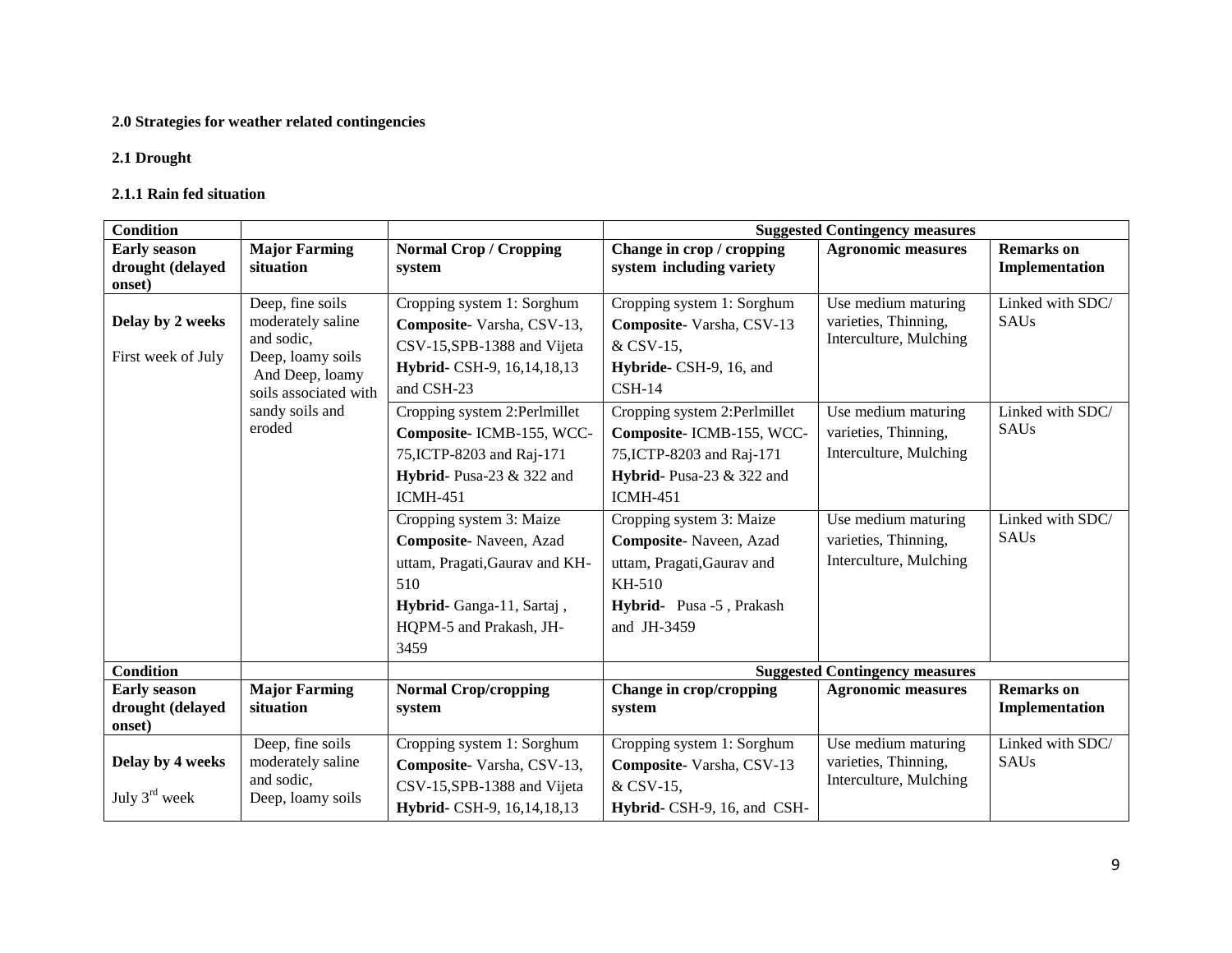| And Deep, loamy           | and CSH-23                     | 14                                  |                        |                  |
|---------------------------|--------------------------------|-------------------------------------|------------------------|------------------|
| soils associated with     | Cropping system 2:Perlmillet   | Cropping system 2:Perlmillet        | Use medium maturing    |                  |
| sandy soils and<br>eroded | Composite-ICMB-155, WCC-       | Composite-ICMB-155, WCC-            | varieties, Thinning,   |                  |
|                           | 75, ICTP-8203 and Raj-171      | 75, ICTP-8203 and Raj-171           | Interculture, Mulching |                  |
|                           | Hybrid-Pusa-23 $&$ 322 and     | <b>Hybrid-</b> Pusa-23 $\&$ 322 and |                        |                  |
|                           | <b>ICMH-451</b>                | $ICMH-451$                          |                        |                  |
|                           | Cropping system 3: Maize       |                                     |                        | Linked with SDC/ |
|                           | Composite-Naveen, Azad         |                                     |                        | <b>SAUs</b>      |
|                           | uttam, Pragati, Gaurav and KH- |                                     |                        |                  |
|                           | 510                            |                                     |                        |                  |
|                           | Hybrid- Ganga-11, Sartaj,      |                                     |                        |                  |
|                           | HQPM-5 and Prakash, JH-        |                                     |                        |                  |
|                           | 3459                           |                                     |                        |                  |

| <b>Condition</b>                        |                                                     |                                                         |                                                         | <b>Suggested Contingency measures</b>                                |                                     |
|-----------------------------------------|-----------------------------------------------------|---------------------------------------------------------|---------------------------------------------------------|----------------------------------------------------------------------|-------------------------------------|
| <b>Early season</b><br>drought (delayed | <b>Major Farming</b><br>situation                   | <b>Normal Crop/cropping</b><br>system                   | Change in crop/cropping<br>system                       | <b>Agronomic measures</b>                                            | <b>Remarks</b> on<br>Implementation |
| onset)                                  |                                                     |                                                         |                                                         |                                                                      |                                     |
| Delay by 6 weeks                        | Deep, fine soils<br>moderately saline<br>and sodic, | Cropping system 1: Sorghum<br>Composite-Varsha, CSV-13, | Cropping system 1: Sorghum<br>Composite- CSV-13, CSV-15 | Use early maturing<br>varieties, Thinning,<br>Interculture, Mulching | Linked with SDC/<br>SAUs            |
| Aug. $1st$ week                         | Deep, loamy soils                                   | CSV-15, SPB-1388 and Vijeta                             | and Vijeta                                              |                                                                      |                                     |
|                                         | And Deep, loamy                                     | Hybrid- CSH-9, 16, 14, 18, 13                           | Hybrid- CSH-16, and CSH-                                |                                                                      |                                     |
|                                         | soils associated with                               | and CSH-23                                              | 14                                                      |                                                                      |                                     |
|                                         | sandy soils and                                     | Cropping system 2:Perlmillet                            | Cropping system 2:Perlmillet                            | Use early maturing                                                   | Linked with SDC/                    |
|                                         | eroded                                              | Composite-ICMB-155, WCC-                                | Composite-ICTP-8203 and                                 | varieties, Thinning,                                                 | SAUs                                |
|                                         |                                                     | 75, ICTP-8203 and Raj-171                               | Raj-171                                                 | Interculture, Mulching                                               |                                     |
|                                         |                                                     | Hybrid-Pusa-23 $&$ 322 and                              | Hybrid-Pusa-23 $&$ 322                                  |                                                                      |                                     |
|                                         |                                                     | <b>ICMH-451</b>                                         |                                                         |                                                                      |                                     |
|                                         |                                                     | Cropping system 3: Maize                                |                                                         |                                                                      |                                     |
|                                         |                                                     | Composite-Naveen, Azad                                  |                                                         |                                                                      |                                     |
|                                         |                                                     | uttam, Pragati, Gaurav and                              |                                                         |                                                                      |                                     |
|                                         |                                                     | KH-510, HQPM-5 and Prakash                              |                                                         |                                                                      |                                     |
|                                         |                                                     | Hybrid-Ganga-11, JH-3459                                |                                                         |                                                                      |                                     |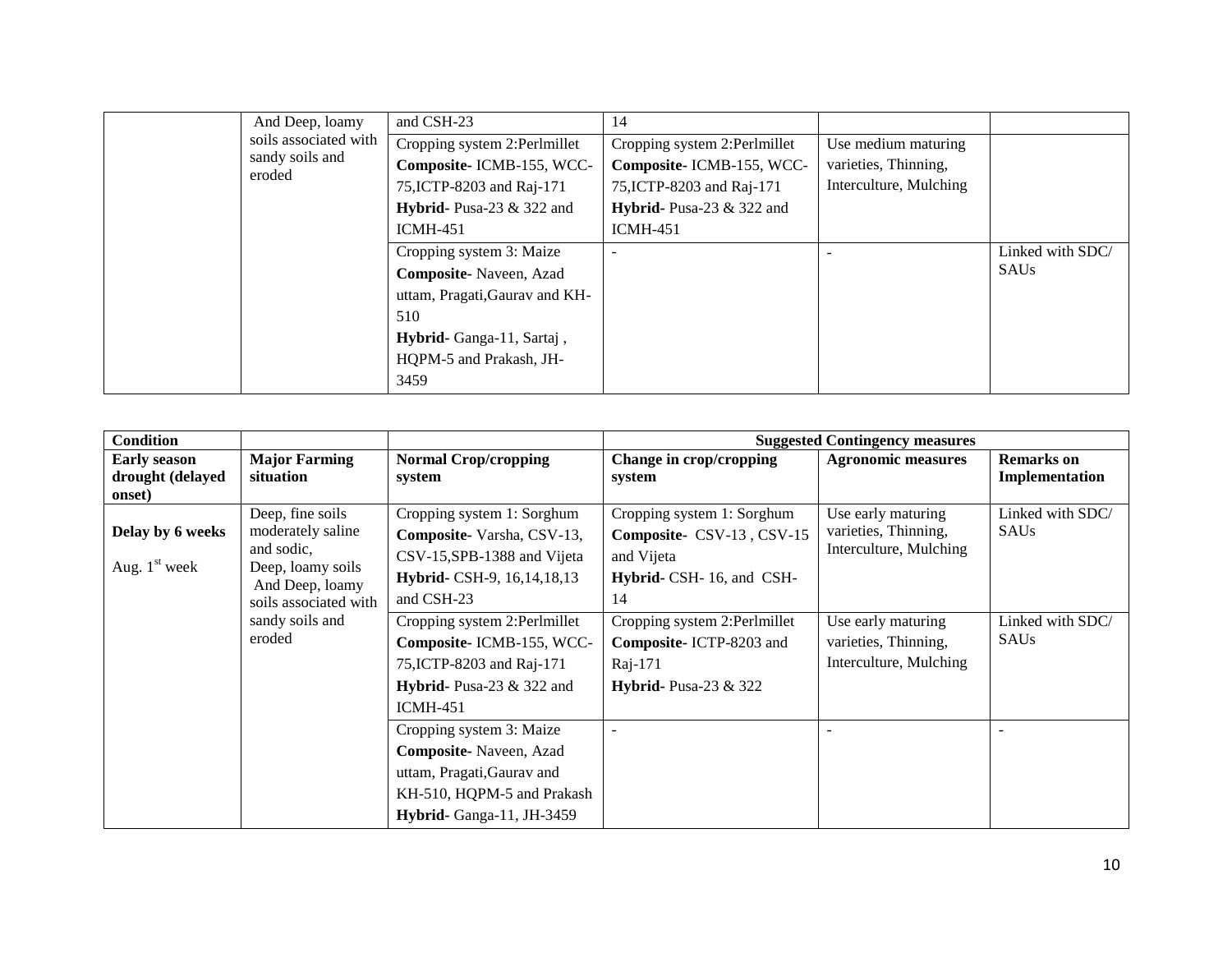| <b>Condition</b>                                  |                                                                                                                      |                                                                                                                                                |                                                                                                    | <b>Suggested Contingency measures</b>                                |                                     |
|---------------------------------------------------|----------------------------------------------------------------------------------------------------------------------|------------------------------------------------------------------------------------------------------------------------------------------------|----------------------------------------------------------------------------------------------------|----------------------------------------------------------------------|-------------------------------------|
| <b>Early season</b><br>drought (delayed<br>onset) | <b>Major Farming</b><br>situation                                                                                    | <b>Normal Crop/cropping system</b>                                                                                                             | Change in crop/cropping<br>system                                                                  | <b>Agronomic measures</b>                                            | <b>Remarks</b> on<br>Implementation |
| Delay by 8 weeks<br>Aug. $3^{\text{rd}}$ week     | Deep, fine soils<br>moderately saline<br>and sodic,<br>Deep, loamy soils<br>And Deep, loamy<br>soils associated with | Cropping system 1: Sorghum<br>Composite-Varsha, CSV-13,<br>CSV-15, SPB-1388 and Vijeta<br><b>Hybrid-</b> CSH-9, 16, 14, 18, 13 and<br>$CSH-23$ | Pigeon pea (Late sown) :<br>Bahar, Amar, and PDA-11                                                | Late maturing varieties,<br>Thinning, Interculture,<br>Mulching      | Linked with SDC/<br><b>SAUs</b>     |
|                                                   | sandy soils and<br>eroded                                                                                            | Cropping system 2:Perlmillet<br>Composite-ICMB-155, WCC-<br>75, ICTP-8203 and Raj-171<br>Hybrid- Pusa-23 $&$ 322 and<br><b>ICMH-451</b>        | Cropping system 2:Perlmillet<br>Composite-ICTP-8203 and<br>Raj-171<br><b>Hybrid-</b> Pusa-23 & 322 | Use early maturing<br>varieties, Thinning,<br>Interculture, Mulching | Linked with SDC/<br><b>SAUs</b>     |
|                                                   |                                                                                                                      | Cropping system 3: Maize<br>Composite-Naveen, Azad uttam,<br>Pragati, Gaurav and KH-510<br>Hybrid-Ganga-11, , and<br>Prakash, JH-3459          |                                                                                                    |                                                                      |                                     |

| <b>Condition</b>    |                      |                               | <b>Suggested Contingency measures</b> |                       |                             |
|---------------------|----------------------|-------------------------------|---------------------------------------|-----------------------|-----------------------------|
| Early season        | <b>Major Farming</b> | <b>Normal Crop/cropping</b>   | Crop management <sup>c</sup>          | Soil nutrient &       | <b>Remarks</b> on           |
| drought (Normal     | situation            | system <sup>p</sup>           |                                       | moisture conservation | Implementation <sup>e</sup> |
| onset)              |                      |                               |                                       | measues               |                             |
|                     | Deep, fine soils     | Cropping system 1: Sorghum    | Life saving irrigation                | Spray of 2%MOP.       |                             |
| <b>Normal onset</b> | moderately saline    | Composite-Varsha, CSV-13,     | Resowing                              | Mulching              |                             |
| followed by 15-20   | and sodic,           | CSV-15, SPB-1388 and Vijeta   |                                       |                       |                             |
| days dry spell      | Deep, loamy soils    |                               |                                       |                       |                             |
| after sowing        | And Deep, loamy      | Hybrid- CSH-9, 16, 14, 18, 13 |                                       |                       |                             |
| leading to poor     | soils associated     | and CSH-23                    |                                       |                       |                             |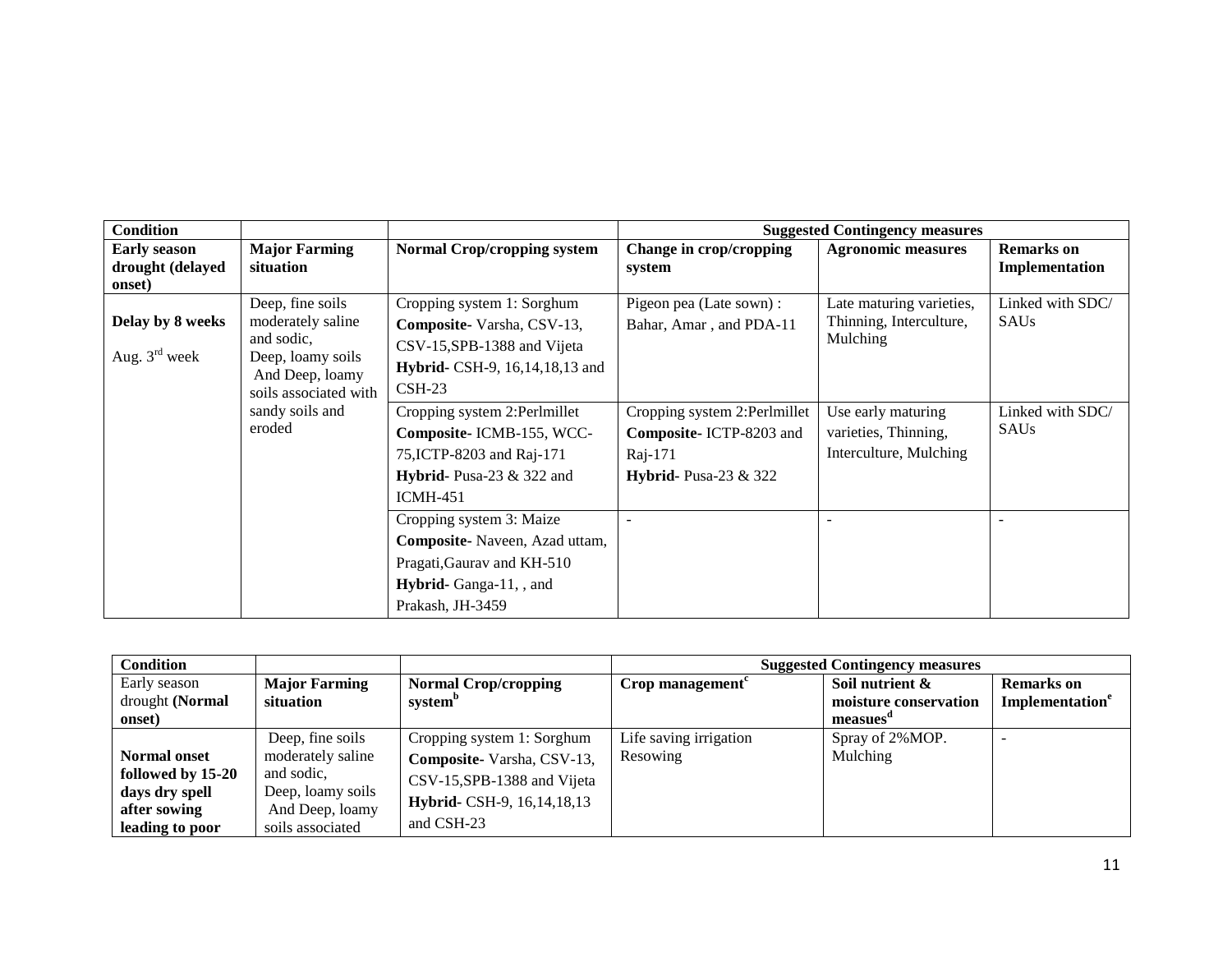| germination/crop                          | with sandy soils and              | Cropping system 2:Perlmillet                         | Life saving irrigation | Spray of 2% MOP.                         |                   |
|-------------------------------------------|-----------------------------------|------------------------------------------------------|------------------------|------------------------------------------|-------------------|
| stand etc.                                | eroded                            | Composite-ICMB-155,                                  | Resowing               | Mulching                                 |                   |
|                                           |                                   | WCC-75, ICTP-8203 and Raj-                           |                        |                                          |                   |
|                                           |                                   | 171                                                  |                        |                                          |                   |
|                                           |                                   | Hybride-Pusa-23 & 322 and                            |                        |                                          |                   |
|                                           |                                   | <b>ICMH-451</b>                                      |                        |                                          |                   |
|                                           |                                   | Cropping system 3: Maize                             | Life saving irrigation | Spray of 2% MOP.                         |                   |
|                                           |                                   | Composite-Naveen, Azad                               | Resowing               | Mulching                                 |                   |
|                                           |                                   | uttam, Pragati, Gaurav and KH-                       |                        |                                          |                   |
|                                           |                                   | 510                                                  |                        |                                          |                   |
|                                           |                                   |                                                      |                        |                                          |                   |
|                                           |                                   | Hybride-Ganga-11, Sartaj,<br>HQPM-5 and Prakash, JH- |                        |                                          |                   |
|                                           |                                   | 3459                                                 |                        |                                          |                   |
|                                           |                                   |                                                      |                        |                                          |                   |
| <b>Condition</b>                          |                                   |                                                      |                        | <b>Suggested Contingency measures</b>    |                   |
| Mid season                                | <b>Major Farming</b><br>situation | <b>Normal Crop/cropping</b>                          | Crop management        | Soil nutrient &<br>moisture conservation | <b>Remarks</b> on |
| drought (long dry<br>spell, consecutive 2 |                                   | system                                               |                        | measures                                 | Implementation    |
| weeks rainless                            |                                   |                                                      |                        |                                          |                   |
| $(>2.5$ mm) period)                       |                                   |                                                      |                        |                                          |                   |
|                                           | 1) Farming                        | Cropping system 1: Sorghum                           | Life saving irrigation | Spray of 2%MOP.                          |                   |
| At vegetative stage                       | situation:                        | Composite-Varsha, CSV-13,                            |                        | Mulching                                 |                   |
|                                           | * Deep, fine soils                | CSV-15, SPB-1388 and Vijeta                          |                        |                                          |                   |
|                                           | moderately saline<br>and sodic,   | Hybrid- CSH-9, 16, 14, 18, 13                        |                        |                                          |                   |
|                                           | Deep, loamy soils                 | and CSH-23                                           |                        |                                          |                   |
|                                           | And Deep, loamy                   | Cropping system 2:Perlmillet                         | Life saving irrigation | Spray of 2% MOP.                         |                   |
|                                           | soils associated                  | Composite-ICMB-155,                                  |                        | Mulching                                 |                   |
|                                           | with sandy soils and              | WCC-75, ICTP-8203 and Raj-                           |                        |                                          |                   |
|                                           | eroded                            | 171                                                  |                        |                                          |                   |
|                                           |                                   | Hybrid- Pusa-23 $&$ 322 and                          |                        |                                          |                   |
|                                           |                                   | <b>ICMH-451</b>                                      |                        |                                          |                   |
|                                           |                                   | Cropping system 3: Maize                             | Life saving irrigation | Spray of 2% MOP.                         |                   |
|                                           |                                   | Composite-Naveen, Azad                               |                        | Mulching                                 |                   |
|                                           |                                   |                                                      |                        |                                          |                   |
|                                           |                                   | uttam, Pragati, Gaurav and KH-                       |                        |                                          |                   |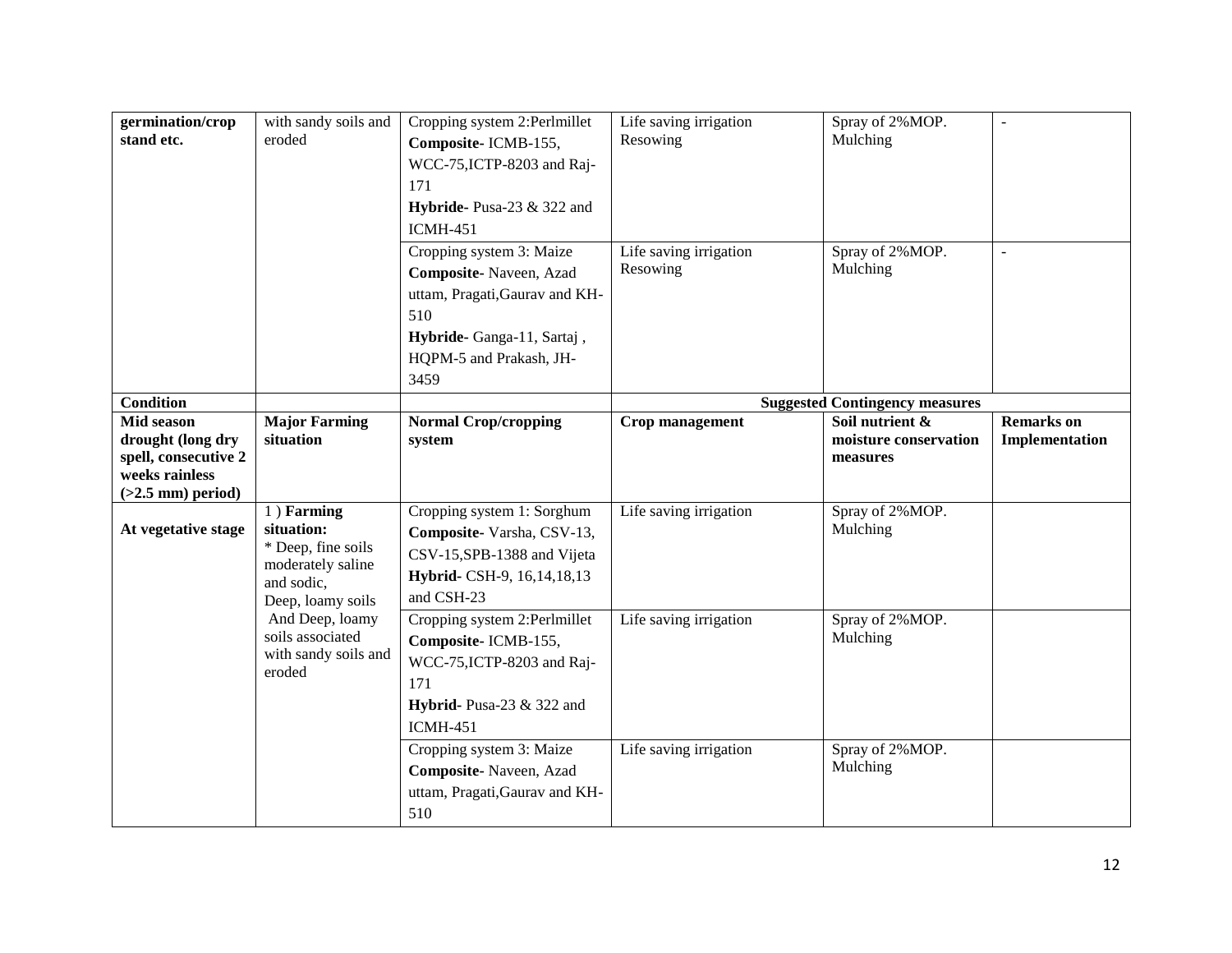| Hybrid-Ganga-11, Sartaj, |  |  |
|--------------------------|--|--|
| HQPM-5 and Prakash, JH-  |  |  |
| 3459                     |  |  |

| <b>Condition</b>                                            |                                                                                                                      |                                                                                                                                                             |                                                      | <b>Suggested Contingency measures</b>               |                                                  |
|-------------------------------------------------------------|----------------------------------------------------------------------------------------------------------------------|-------------------------------------------------------------------------------------------------------------------------------------------------------------|------------------------------------------------------|-----------------------------------------------------|--------------------------------------------------|
| Mid season<br>drought (long dry<br>spell)                   | <b>Major Farming</b><br>situation                                                                                    | <b>Normal Crop/cropping</b><br>system                                                                                                                       | Crop management                                      | Soil nutrient &<br>moisture conservation<br>measues | <b>Remarks</b> on<br>Implementation <sup>e</sup> |
| At flowering/<br>fruiting stage                             | Deep, fine soils<br>moderately saline<br>and sodic,<br>Deep, loamy soils<br>And Deep, loamy<br>soils associated with | Cropping system 1: Sorghum<br>Composite-Varsha, CSV-13,<br>CSV-15, SPB-1388 and Vijeta<br>Hybride- CSH-9, 16, 14, 18, 13<br>and CSH-23                      | Spray 2% solution of Urea,<br>Life saving irrigation | Mulching                                            |                                                  |
|                                                             | sandy soils and<br>eroded                                                                                            | Cropping system 2:Perlmillet<br>Composite- ICMB-155, WCC-<br>75, ICTP-8203 and Raj-171<br>Hybride-Pusa-23 & 322 and<br><b>ICMH-451</b>                      | Spray 2% solution of Urea,<br>Life saving irrigation | Mulching                                            | $\overline{a}$                                   |
|                                                             |                                                                                                                      | Cropping system 3: Maize<br>Composite-Naveen, Azad<br>uttam, Pragati, Gaurav and KH-<br>510<br>Hybride-Ganga-11, Sartaj,<br>HQPM-5 and Prakash, JH-<br>3459 | Life saving irrigation                               | Mulching                                            | $\overline{a}$                                   |
| <b>Condition</b>                                            |                                                                                                                      |                                                                                                                                                             |                                                      | <b>Suggested Contingency measures</b>               |                                                  |
| <b>Terminal drought</b><br>(Early withdrawal<br>of monsoon) | <b>Major Farming</b><br>situation                                                                                    | <b>Normal Crop/cropping</b><br>system                                                                                                                       | Crop management                                      | <b>Rabi Crop planning</b>                           | <b>Remarks</b> on<br>Implementation              |
|                                                             | Deep, fine soils<br>moderately saline<br>and sodic,                                                                  | Cropping system 1: Sorghum<br>Composite-Varsha, CSV-13,<br>CSV-15, SPB-1388 and Vijeta                                                                      | If crop not reviving use the<br>crop as fodder.      | Prepare Field for rabi<br>sowing                    | $\blacksquare$                                   |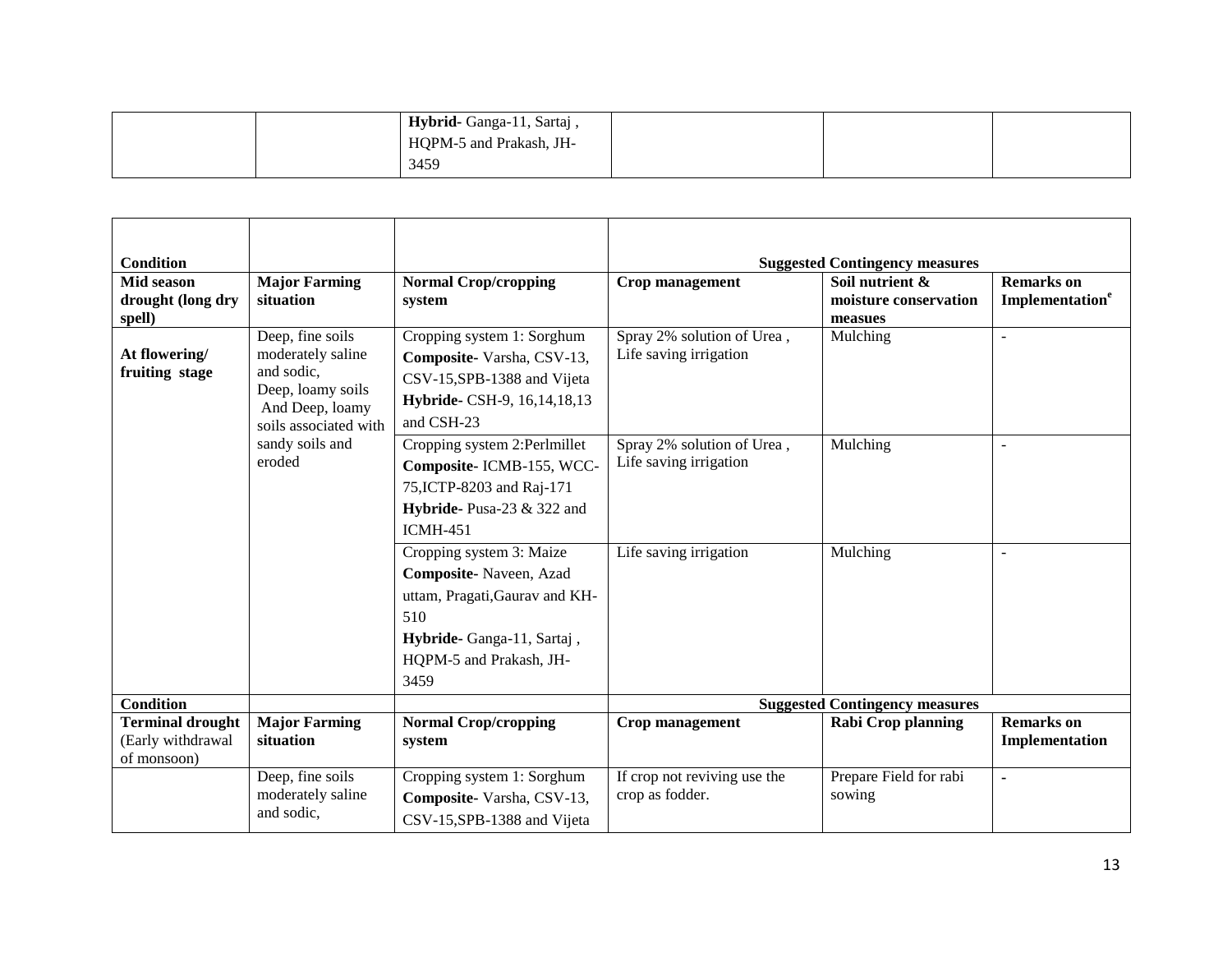| Deep, loamy soils<br>And Deep, loamy               | Hybrid- CSH-9, 16, 14, 18, 13<br>and CSH-23                                                                                                                 |                                                                 |                                  |                          |
|----------------------------------------------------|-------------------------------------------------------------------------------------------------------------------------------------------------------------|-----------------------------------------------------------------|----------------------------------|--------------------------|
| soils associated with<br>sandy soils and<br>eroded | Cropping system 2:Perlmillet<br>Composite-ICMB-155, WCC-<br>75, ICTP-8203 and Raj-171<br>Hybrid-Pusa-23 $&$ 322 and<br>$ICMH-451$                           | If crop not reviving use the<br>crop as fodder.                 | Prepare Field for rabi<br>sowing |                          |
|                                                    | Cropping system 3: Maize<br>Composite-Naveen, Azad<br>uttam, Pragati, Gaurav and KH-<br>510<br>Hybride-Ganga-11, Sartaj,<br>HQPM-5 and Prakash, JH-<br>3459 | If crop not reviving use the<br>crop as fodder. Use green cobs. | Prepare Field for rabi<br>sowing | $\overline{\phantom{a}}$ |

## **2.1.2 Drought - Irrigated situation**

| <b>Condition</b>                                             |                                                                                                                                                   |                                                                                                                                                                                                     | <b>Suggested Contingency measures</b>                                               |                                            |                                     |  |
|--------------------------------------------------------------|---------------------------------------------------------------------------------------------------------------------------------------------------|-----------------------------------------------------------------------------------------------------------------------------------------------------------------------------------------------------|-------------------------------------------------------------------------------------|--------------------------------------------|-------------------------------------|--|
|                                                              | <b>Major Farming</b><br>situation                                                                                                                 | <b>Normal Crop/cropping</b><br>system                                                                                                                                                               | Change in crop/cropping<br>system                                                   | <b>Agronomic measures</b>                  | <b>Remarks</b> on<br>Implementation |  |
| Delayed release of<br>water in canals due<br>to low rainfall | Deep, fine soils<br>moderately saline<br>and sodic.<br>Deep, loamy soils<br>And Deep, loamy<br>soils associated with<br>sandy soils and<br>eroded | Cropping system 1:Paddy<br>(Transplanted) Govind,<br>Narendra-118,97, Ashwani,<br>(Early) Saket-4, Ratna, Pant-<br>12, Narendra-80, 2026<br>(Medium) Sarjoo-52, Pant-4,<br>Narendra-359, 2026, 2064 | Direct seeded Paddy<br>Saket-4, Ratna, Pant-12,<br>NDR-<br>Narendra-80, 2026<br>118 | Wet and dry irrigation,<br>weed management | Linked with<br>SDC/SAU's            |  |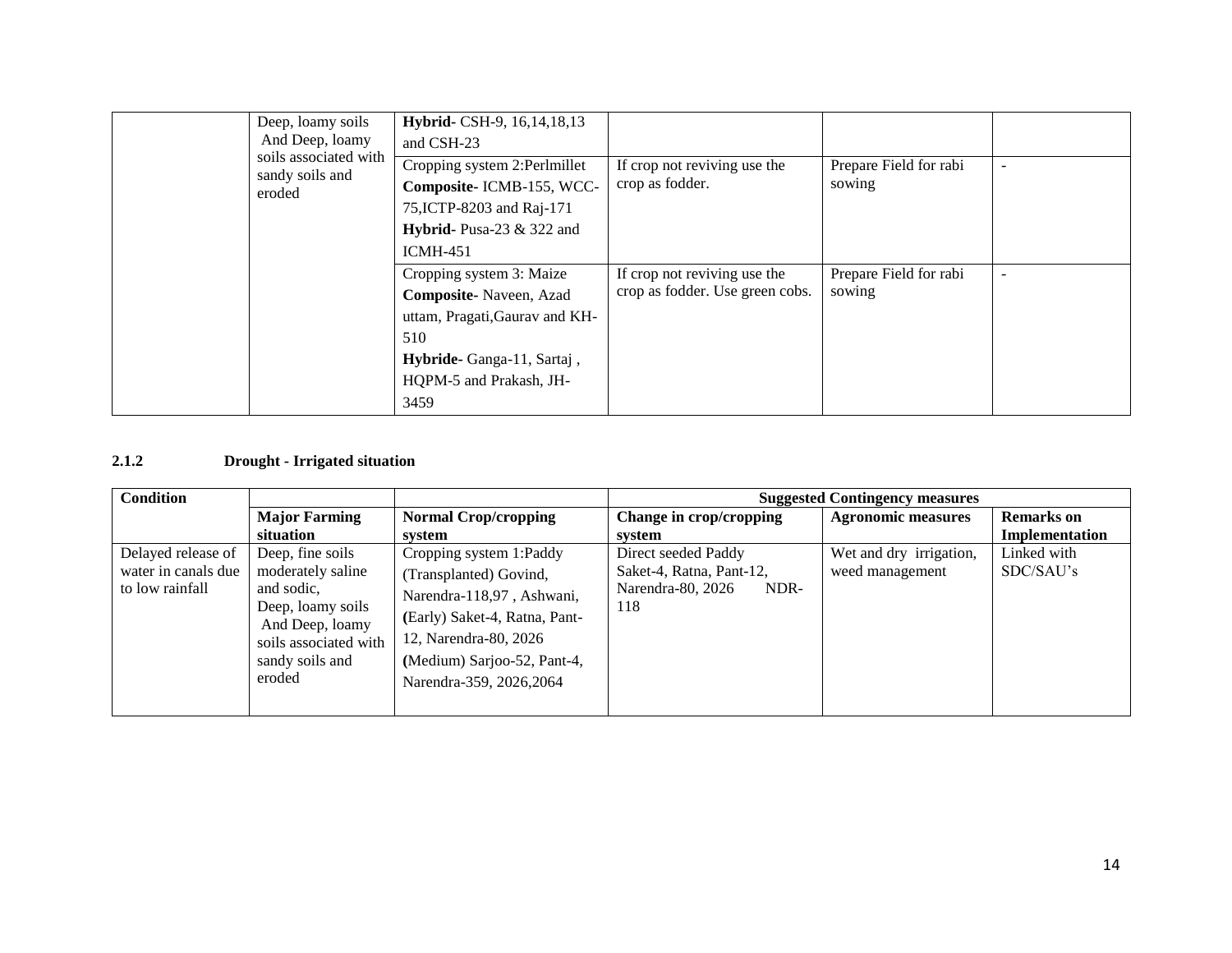| <b>Condition</b>    |                                 |                               |                             | <b>Suggested Contingency measures</b> |                   |
|---------------------|---------------------------------|-------------------------------|-----------------------------|---------------------------------------|-------------------|
|                     | <b>Major Farming</b>            | <b>Normal Crop/cropping</b>   | Change in crop/cropping     | <b>Agronomic measures</b>             | <b>Remarks</b> on |
|                     | situation                       | system                        | system                      |                                       | Implementation    |
| Limited release of  | 1) Farming                      | Cropping system 1:Paddy       | Direct seeded Paddy (Early) | Limited irrigation, weed              |                   |
| water in canals due | situation:                      | (Transplanted) Govind,        | Saket-4, Ratna, Pant-12,    | management                            |                   |
| to low rainfall     | Deep, fine soils                | Narendra-118,97, Ashwani,     | Narendra-80, 2026, Ashwani  |                                       |                   |
|                     | moderately saline<br>and sodic. | (Early) Saket-4, Ratna, Pant- | and Govind                  |                                       |                   |
|                     | Deep, loamy soils               | 12, Narendra-80, 2026         |                             |                                       |                   |
|                     | And Deep, loamy                 | (Medium) Sarjoo-52, Pant-4,   |                             |                                       |                   |
|                     | soils associated with           | Narendra-359, 2026, 2064      |                             |                                       |                   |
|                     | sandy soils and                 |                               |                             |                                       |                   |
|                     | eroded                          |                               |                             |                                       |                   |

| <b>Condition</b>                                                                       |                                                                                                                                                   |                                                                                                                                                                                                     |                                   | <b>Suggested Contingency measures</b> |                                     |
|----------------------------------------------------------------------------------------|---------------------------------------------------------------------------------------------------------------------------------------------------|-----------------------------------------------------------------------------------------------------------------------------------------------------------------------------------------------------|-----------------------------------|---------------------------------------|-------------------------------------|
|                                                                                        | <b>Major Farming</b><br>situation                                                                                                                 | <b>Normal Crop/cropping</b><br>system                                                                                                                                                               | Change in crop/cropping<br>system | <b>Agronomic measures</b>             | <b>Remarks</b> on<br>Implementation |
| Non release of<br>water in canals<br>under delayed<br>onset of monsoon<br>in catchment | Deep, fine soils<br>moderately saline<br>and sodic,<br>Deep, loamy soils<br>And Deep, loamy<br>soils associated with<br>sandy soils and<br>eroded | Cropping system 1:Paddy<br>(Transplanted) Govind,<br>Narendra-118,97, Ashwani,<br>(Early) Saket-4, Ratna, Pant-<br>12, Narendra-80, 2026<br>(Medium) Sarjoo-52, Pant-4,<br>Narendra-359, 2026, 2064 | $\overline{\phantom{0}}$          | Irrigation through Deep<br>Bore well  | $\overline{\phantom{a}}$            |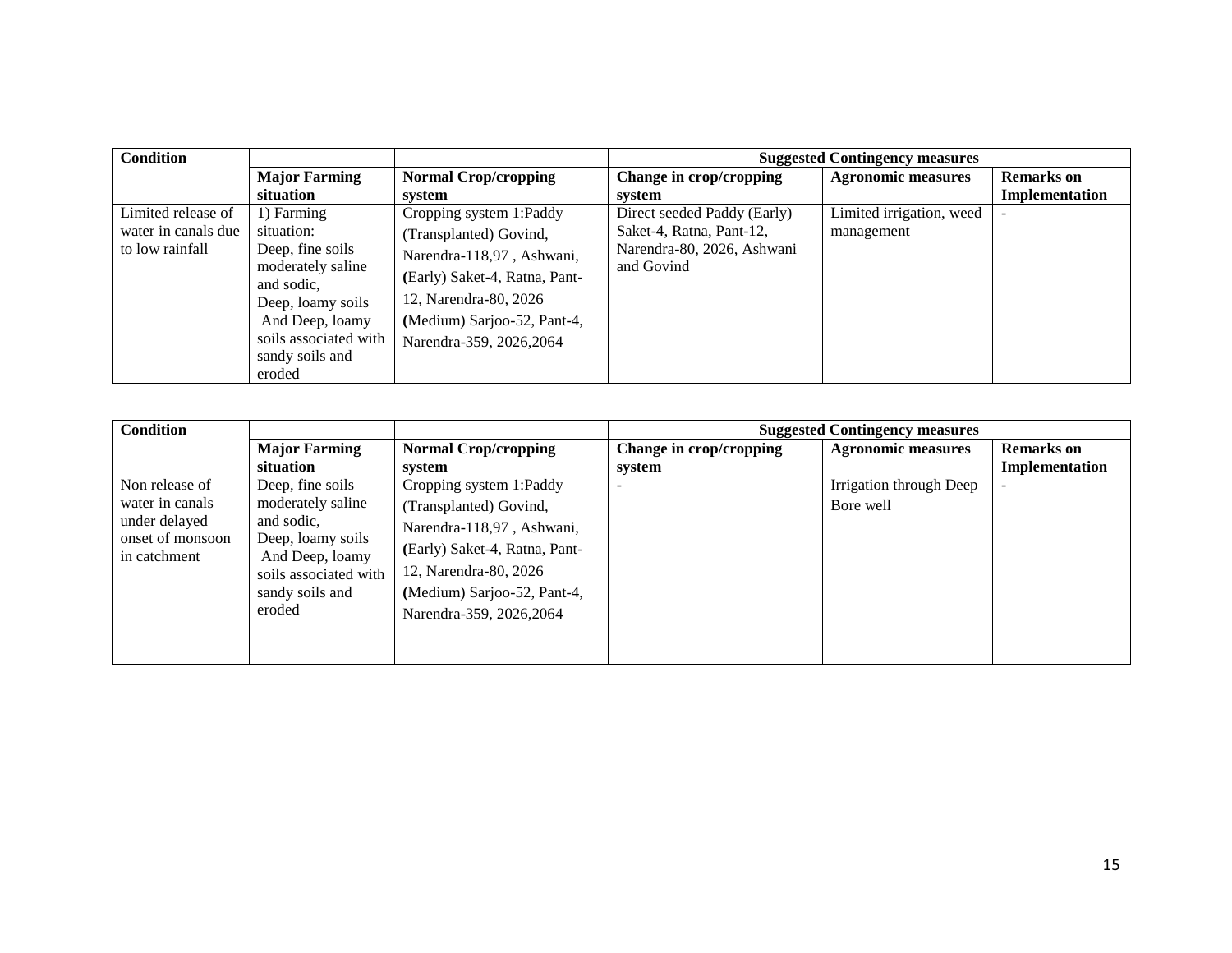| <b>Condition</b>  |                       | <b>Suggested Contingency measures</b> |                         |                           |                   |
|-------------------|-----------------------|---------------------------------------|-------------------------|---------------------------|-------------------|
|                   | <b>Major Farming</b>  | <b>Normal Crop/cropping</b>           | Change in crop/cropping | <b>Agronomic measures</b> | <b>Remarks</b> on |
|                   | situation             | system                                | system                  |                           | Implementation    |
| Lack of inflows   | 1) Farming            | Not applicable                        |                         |                           |                   |
| into tanks due to | situation:            |                                       |                         |                           |                   |
| insufficient      | Deep, fine soils      |                                       |                         |                           |                   |
| /delayed onset of | moderately saline     |                                       |                         |                           |                   |
| monsoon           | and sodic.            |                                       |                         |                           |                   |
|                   | Deep, loamy soils     |                                       |                         |                           |                   |
|                   | And Deep, loamy       |                                       |                         |                           |                   |
|                   | soils associated with |                                       |                         |                           |                   |
|                   | sandy soils and       |                                       |                         |                           |                   |
|                   | eroded                |                                       |                         |                           |                   |

| <b>Condition</b>                                               |                                                                                                               |                                                                                                                                          |                                       | <b>Suggested Contingency measures</b>                                   |                                                          |
|----------------------------------------------------------------|---------------------------------------------------------------------------------------------------------------|------------------------------------------------------------------------------------------------------------------------------------------|---------------------------------------|-------------------------------------------------------------------------|----------------------------------------------------------|
|                                                                | <b>Major Farming</b>                                                                                          | <b>Normal Crop/cropping</b>                                                                                                              | Change in crop/cropping               | <b>Agronomic measures</b>                                               | <b>Remarks</b> on                                        |
|                                                                | situation                                                                                                     | svstem                                                                                                                                   | system                                |                                                                         | Implementation                                           |
| Insufficient<br>groundwater<br>recharge due to<br>low rainfall | Mention source of<br>irrigation,<br>topography<br>(upland/lowland)<br>and soil colour $\&$<br>depth Eg; canal | Cropping system 1:Paddy<br>(Transplanted) Govind,<br>Narendra-118,97, Ashwani,<br>(Early) Saket-4, Ratna, Pant-<br>12, Narendra-80, 2026 | Replace with Pulses & oilseed<br>crop | Limited irrigation,<br>Weeding and<br>Management of Pest<br>and Disease | Seed supply<br>through Govt.<br>approved seed<br>centers |
|                                                                | irrigated shallow<br>red soils; tankfed<br>medium deep<br>black soils                                         | (Medium) Sarjoo-52, Pant-4,<br>Narendra-359, 2026, 2064                                                                                  |                                       |                                                                         |                                                          |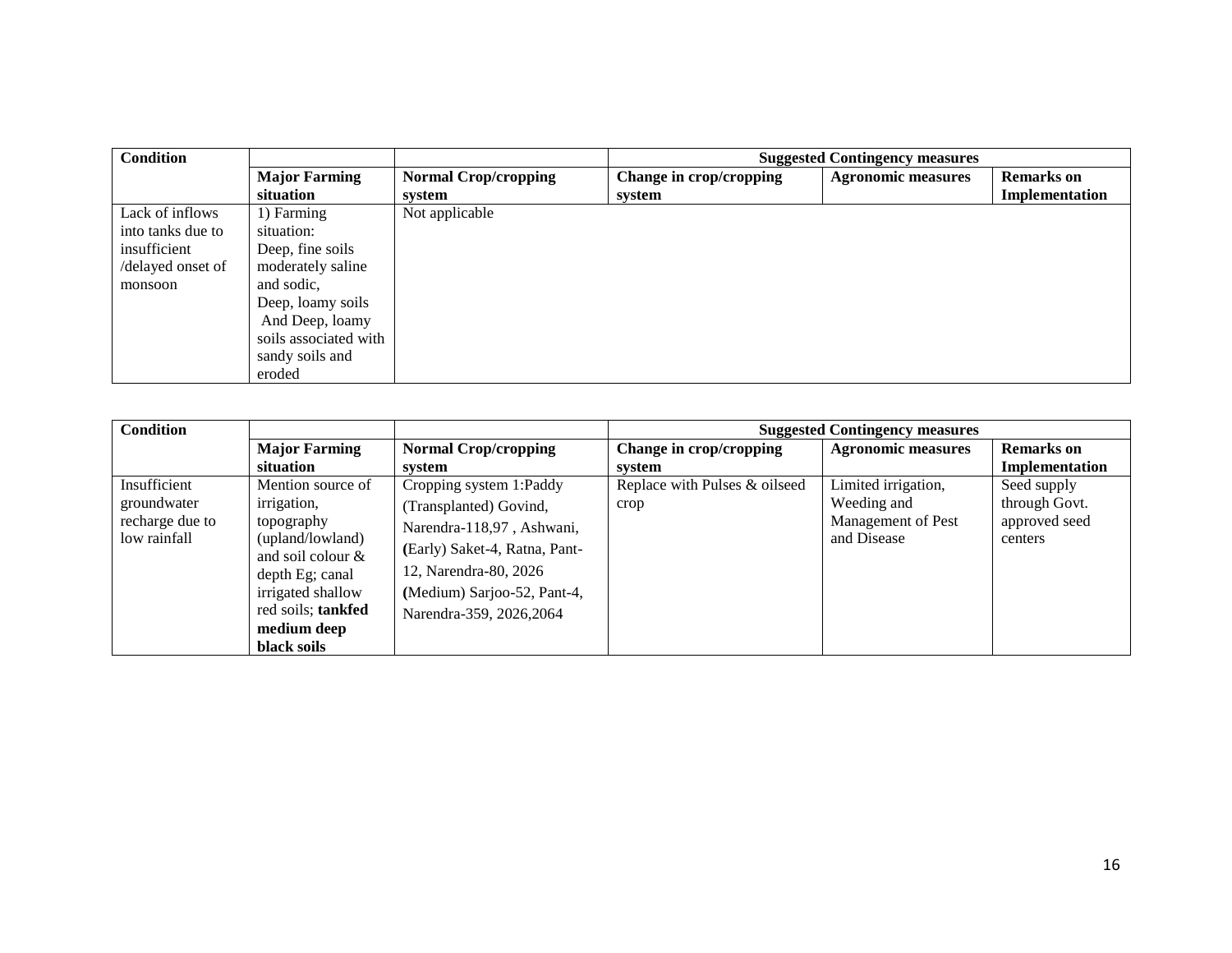## **2.2 Unusual rains (untimely, un seasonal etc)** (for both Rain fed and irrigated situations)

| <b>Condition</b>                                                     | <b>Suggested contingency measure</b>        |                        |                        |                      |
|----------------------------------------------------------------------|---------------------------------------------|------------------------|------------------------|----------------------|
| Continuous high rainfall in a short span leading<br>to water logging | <b>Vegetative stage</b>                     | <b>Flowering stage</b> | Crop maturity stage    | Post harvest         |
| Paddy                                                                | Bunding around the field                    | Drain out excess water | Drain out excess water | Shift to safer place |
| Sorghum                                                              | Drainage                                    | Drainage               | Drainage               | Shift to safer place |
| Pearl millet                                                         | Drainage                                    | Drainage               | Drainage               | Shift to safer place |
| Pigeon pea                                                           | Drainage                                    | Drainage               | Drainage               | Shift to safer place |
| Urdbean                                                              | Drainage                                    | Drainage               | Drainage               | Shift to safer place |
| Horticulture                                                         | Not applicable                              |                        |                        |                      |
| Heavy rainfall with high speed winds in a short<br>span <sup>-</sup> | Not applicable                              |                        |                        |                      |
| Horticulture                                                         |                                             |                        |                        |                      |
| Outbreak of pests and diseases due to un seasonal rains              |                                             |                        |                        |                      |
| Paddy                                                                | Need based and recommended plant protection |                        |                        |                      |
| Sorghum                                                              | <b>Measures</b>                             |                        |                        |                      |
| Pearl millet                                                         |                                             |                        |                        |                      |
| Pigeon pea                                                           |                                             |                        |                        |                      |
| Urdbean                                                              |                                             |                        |                        |                      |

**2.3 Floods : Occasional event/ Not experienced**

| <b>Condition</b>                                                   |                                 | <b>Suggested contingency measure</b> |                           |            |  |  |
|--------------------------------------------------------------------|---------------------------------|--------------------------------------|---------------------------|------------|--|--|
| <b>Transient water logging/ partial</b><br>inundation <sup>1</sup> | <b>Seedling / nursery stage</b> | Vegetative stage                     | <b>Reproductive stage</b> | At harvest |  |  |
| <b>Horticulture</b>                                                | Not Applicable                  |                                      |                           |            |  |  |
| <b>Continuous submergence</b><br>for more than 2 days <sup>2</sup> | Not Applicable                  |                                      |                           |            |  |  |
| Sea water intrusion <sup>3</sup>                                   | Not Applicable                  |                                      |                           |            |  |  |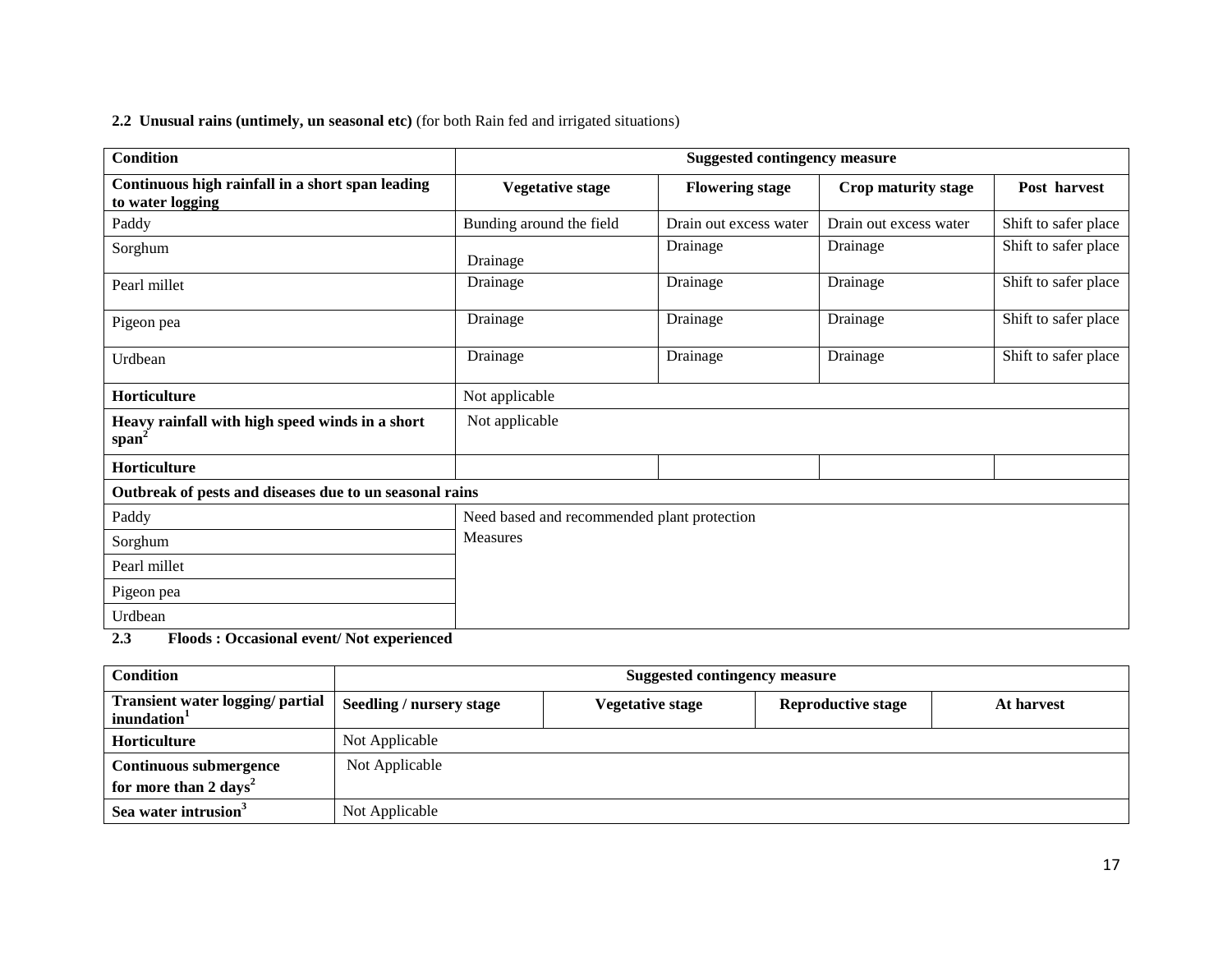#### **2.4 Extreme events: Heat wave / Cold wave/Frost/ Hailstorm /Cyclone: Occasional events**

| <b>Extreme event type</b> | Suggested contingency measure <sup>r</sup>   |                         |                           |            |
|---------------------------|----------------------------------------------|-------------------------|---------------------------|------------|
|                           | Seedling / nursery stage                     | <b>Vegetative stage</b> | <b>Reproductive stage</b> | At harvest |
| <b>Heat Wave</b>          |                                              |                         |                           |            |
| Paddy                     | Remove hot water and irrigate at evening   - |                         |                           |            |
| Cold wave                 | Not applicable                               |                         |                           |            |

#### **2.5 Contingent strategies for Livestock, Poultry & Fisheries**

#### **2.5.1 Livestock**

|                        |                                                                                                                                                                                                                                                                                                                                                                                                                                                      | <b>Suggested contingency measures</b>                                                                                                                                                                                                                                                                                                                                                                                                                                            |                                                                                                                           |
|------------------------|------------------------------------------------------------------------------------------------------------------------------------------------------------------------------------------------------------------------------------------------------------------------------------------------------------------------------------------------------------------------------------------------------------------------------------------------------|----------------------------------------------------------------------------------------------------------------------------------------------------------------------------------------------------------------------------------------------------------------------------------------------------------------------------------------------------------------------------------------------------------------------------------------------------------------------------------|---------------------------------------------------------------------------------------------------------------------------|
|                        | <b>Before the event</b>                                                                                                                                                                                                                                                                                                                                                                                                                              | During the event                                                                                                                                                                                                                                                                                                                                                                                                                                                                 | After the event                                                                                                           |
| Heat &<br>Cold<br>wave | In villages which are chronically prone to<br>heat waves the following permanent<br>measures are suggested                                                                                                                                                                                                                                                                                                                                           | Allow the animals preferably early in the<br>morning or late in the evening for grazing<br>during heat waves                                                                                                                                                                                                                                                                                                                                                                     | Green and concentrates supplementation<br>should be provided to all the animals.<br>Allow the animals for grazing (normal |
|                        | Plantation of trees like Neem,<br>$\mathbf{i}$<br>Pipal, Subabul around the shed<br>Spreading of husk/straw/coconut<br>11)<br>leaves on the roof of the shed<br>iii) Water sprinklers / foggers in the<br>animal shed<br>iv) Application of white reflector paint<br>on the roof to reduce thermal<br>radiation effect<br>Cold wave: Covering all the wire meshed<br>open area with gunny bags/<br>walls<br>polyethylene sheets with a mechanism for | Allow for grazing between 10AM to 3PM<br>during cold waves<br>Feed green fodder/silage / concentrates during<br>day time and roughages / hay during night time<br>in case of heat waves<br>Add 25-50 ml of edible oil in concentrates per<br>kg and fed to the animal during cold waves<br>Apply / sprinkle lime powder $(5-10)$ g per square<br>feet) in the animal shed during cold waves to<br>neutralize ammonia accumulation<br>Put on the foggers / sprinklers during heat | timings)<br>Bleach $(0.1\%)$ drinking water / water<br>sources<br>Provide clean drinking water                            |
|                        | lifting during the day time and closing                                                                                                                                                                                                                                                                                                                                                                                                              | weaves and heaters during cold waves in case of                                                                                                                                                                                                                                                                                                                                                                                                                                  |                                                                                                                           |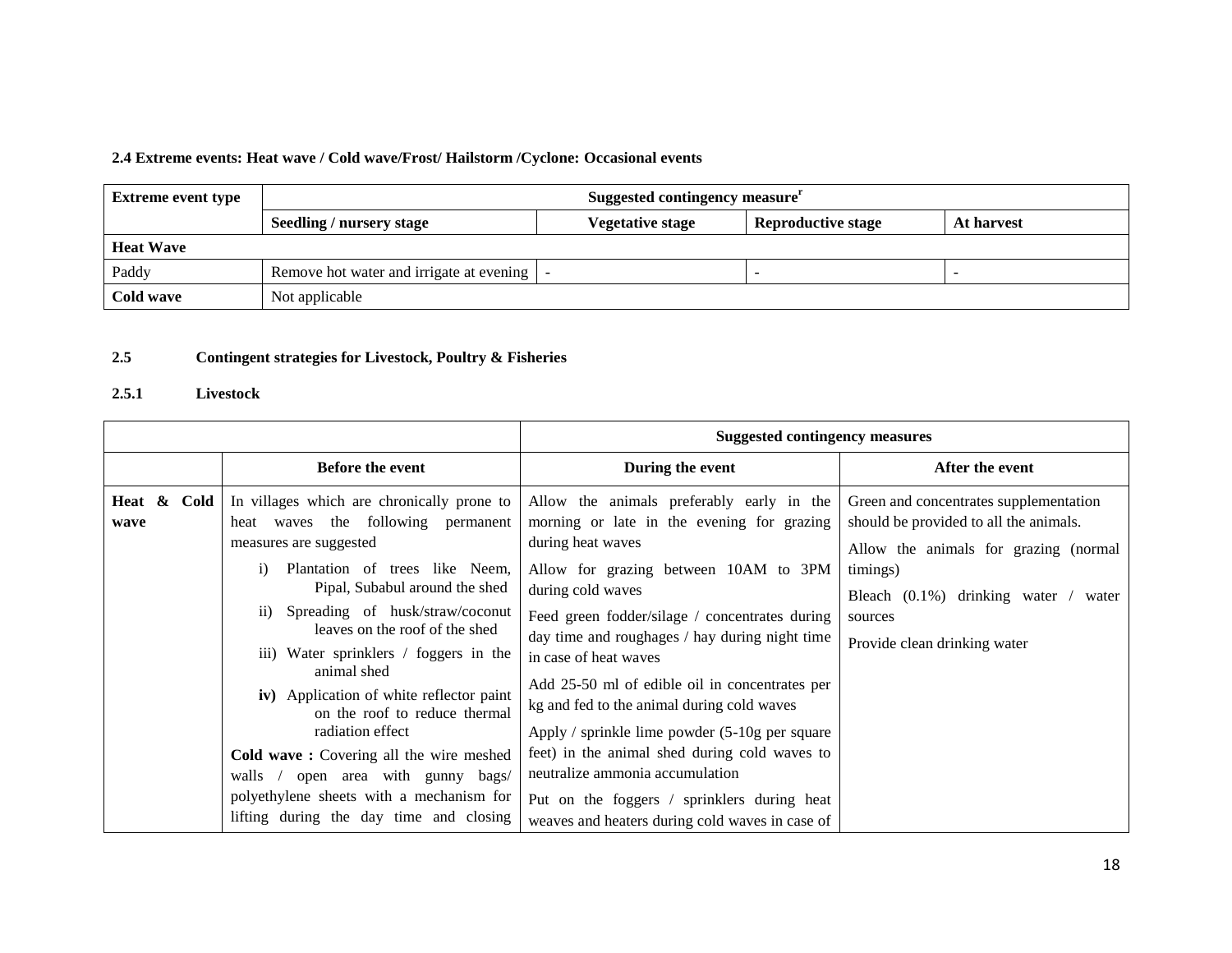|                  | during night                                                                                                                    | high productive animals                                                                                                                                                                                                                                        |                                                                                                              |
|------------------|---------------------------------------------------------------------------------------------------------------------------------|----------------------------------------------------------------------------------------------------------------------------------------------------------------------------------------------------------------------------------------------------------------|--------------------------------------------------------------------------------------------------------------|
|                  |                                                                                                                                 | In severe cases, vitamin $^{\circ}$ C $^{\circ}$ (5-10ml per litre)<br>and electrolytes (Electral powder @ 20g per<br>litre) should be added in water during severe<br>heat waves and provision of wholesome clean<br>drinking water at least 3 times in a day |                                                                                                              |
| <b>Insurance</b> | Insurance policy for loss of production due<br>to heat wave or cold wave may be developed<br>Encouraging insurance of livestock | Listing out the details of the dead animals and<br>loss of production in high yielders                                                                                                                                                                         | Submission<br>for insurance<br>claim and<br>availing insurance benefit<br>Purchase of new productive animals |

## **2.5.2 Poultry**

|                                     | <b>Suggested contingency measures</b>                   |                                                                                                                                                                                                                                                     |                                |  |  |
|-------------------------------------|---------------------------------------------------------|-----------------------------------------------------------------------------------------------------------------------------------------------------------------------------------------------------------------------------------------------------|--------------------------------|--|--|
|                                     | Before the event <sup>a</sup>                           | During the event                                                                                                                                                                                                                                    | After the event                |  |  |
| <b>Heat wave</b>                    |                                                         |                                                                                                                                                                                                                                                     |                                |  |  |
| Shelter/environment<br>management   | Provision of proper shelter with good<br>ventilation    | In severe cases, foggers/water sprinklers/wetting<br>of hanged gunny bags should be arranged<br>Don't allow for scavenging during mid day                                                                                                           | Routine practices are followed |  |  |
| Health<br>and disease<br>management | Deworming and<br>vaccination against<br>RD and fowl pox | Supplementation of house hold grain<br>Provide cool and clean drinking water with<br>electrolytes and vit. $C$ (5-10 ml per litre)<br>In hot summer, add anti-stress probiotics in<br>drinking water or feed (Reestobal etc., 10-20ml<br>per litre) | Routine practices are followed |  |  |
| Cold wave                           |                                                         |                                                                                                                                                                                                                                                     |                                |  |  |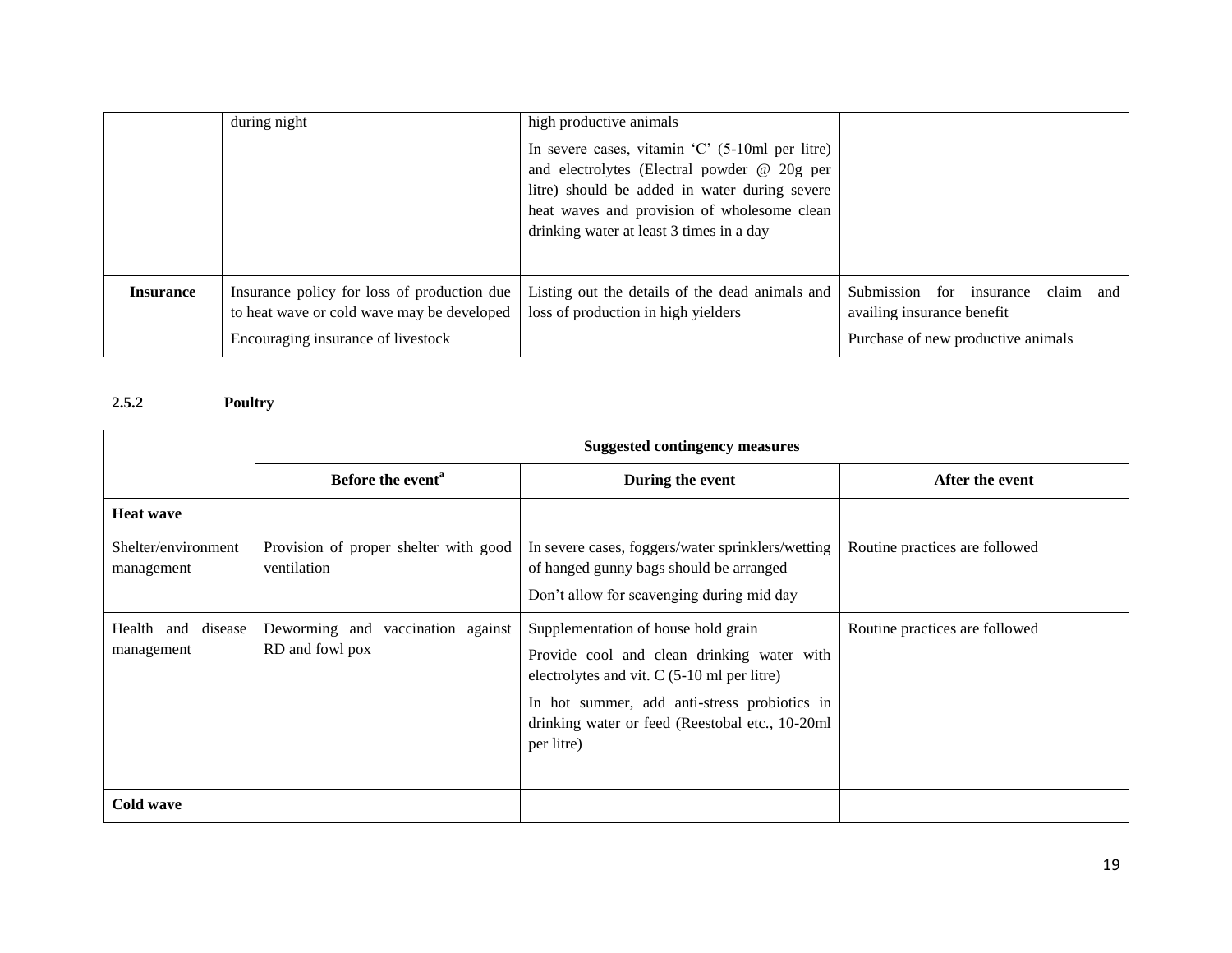| Shelter/environment                 | Provision of proper shelter                             | Close all openings with polythene sheets                                                                                                          | Routine practices are followed |
|-------------------------------------|---------------------------------------------------------|---------------------------------------------------------------------------------------------------------------------------------------------------|--------------------------------|
| management                          | Arrangement for brooding                                | In severe cases, arrange heaters                                                                                                                  |                                |
|                                     | Assure supply of continuous electricity                 | Don't allow for scavenging<br>during<br>early<br>morning and late evening                                                                         |                                |
| and disease<br>Health<br>management | for<br>protection<br>from<br>Arrangement<br>chilled air | Supplementation of grains<br>Antibiotics (Ampicilline/Ampiclox etc., 10g in<br>in drinking water to protect birds<br>one litre)<br>from pneumonia | Routine practices are followed |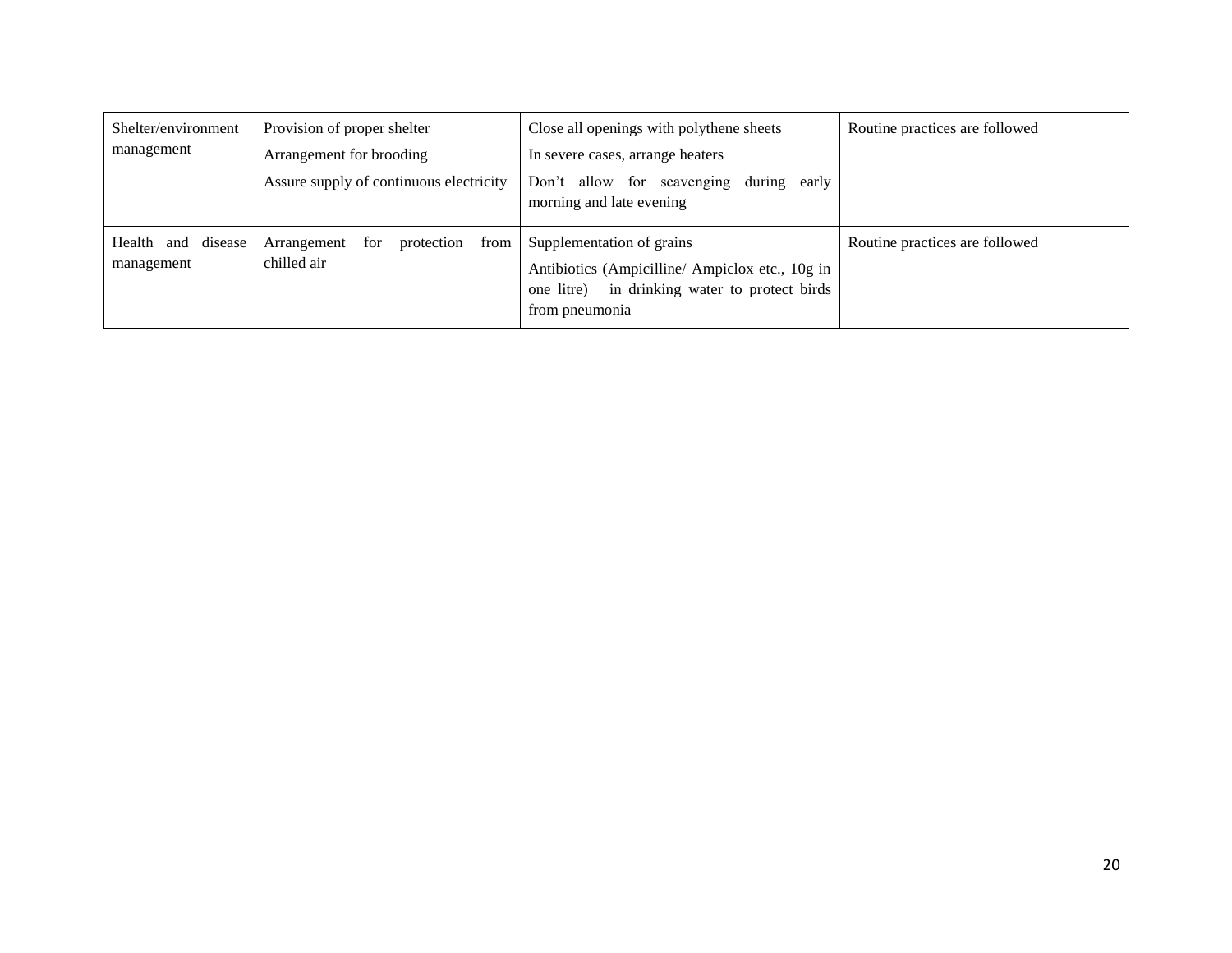#### **2.5.3 Fisheries/ Aquaculture**

|                                                                         | <b>Suggested contingency measures</b> |                  |                 |  |
|-------------------------------------------------------------------------|---------------------------------------|------------------|-----------------|--|
|                                                                         | Before the event <sup>a</sup>         | During the event | After the event |  |
| 1) Drought                                                              |                                       |                  |                 |  |
| A. Capture                                                              |                                       |                  |                 |  |
| Marine                                                                  |                                       |                  |                 |  |
| Inland                                                                  |                                       |                  |                 |  |
| (i) Shallow water depth due to<br>insufficient rains/inflow             |                                       |                  |                 |  |
| (ii) Changes in water quality                                           |                                       |                  |                 |  |
| (iii) Any other                                                         |                                       |                  |                 |  |
| <b>B.</b> Aquaculture                                                   |                                       |                  |                 |  |
| (i) Shallow water in ponds due to<br>insufficient rains/inflow          |                                       |                  |                 |  |
| (ii) Impact of salt load build up in<br>ponds / change in water quality |                                       |                  |                 |  |
| (iii) Any other                                                         |                                       |                  |                 |  |
| 2) Floods                                                               |                                       |                  |                 |  |
| A. Capture                                                              |                                       |                  |                 |  |
| Marine                                                                  |                                       |                  |                 |  |
| Inland                                                                  |                                       |                  |                 |  |
| (i) No. of boats / nets/damaged                                         |                                       |                  |                 |  |
| (ii) No.of houses damaged                                               |                                       |                  |                 |  |
| (iii) Loss of stock                                                     |                                       |                  |                 |  |
| (iv) Changes in water quality                                           |                                       |                  |                 |  |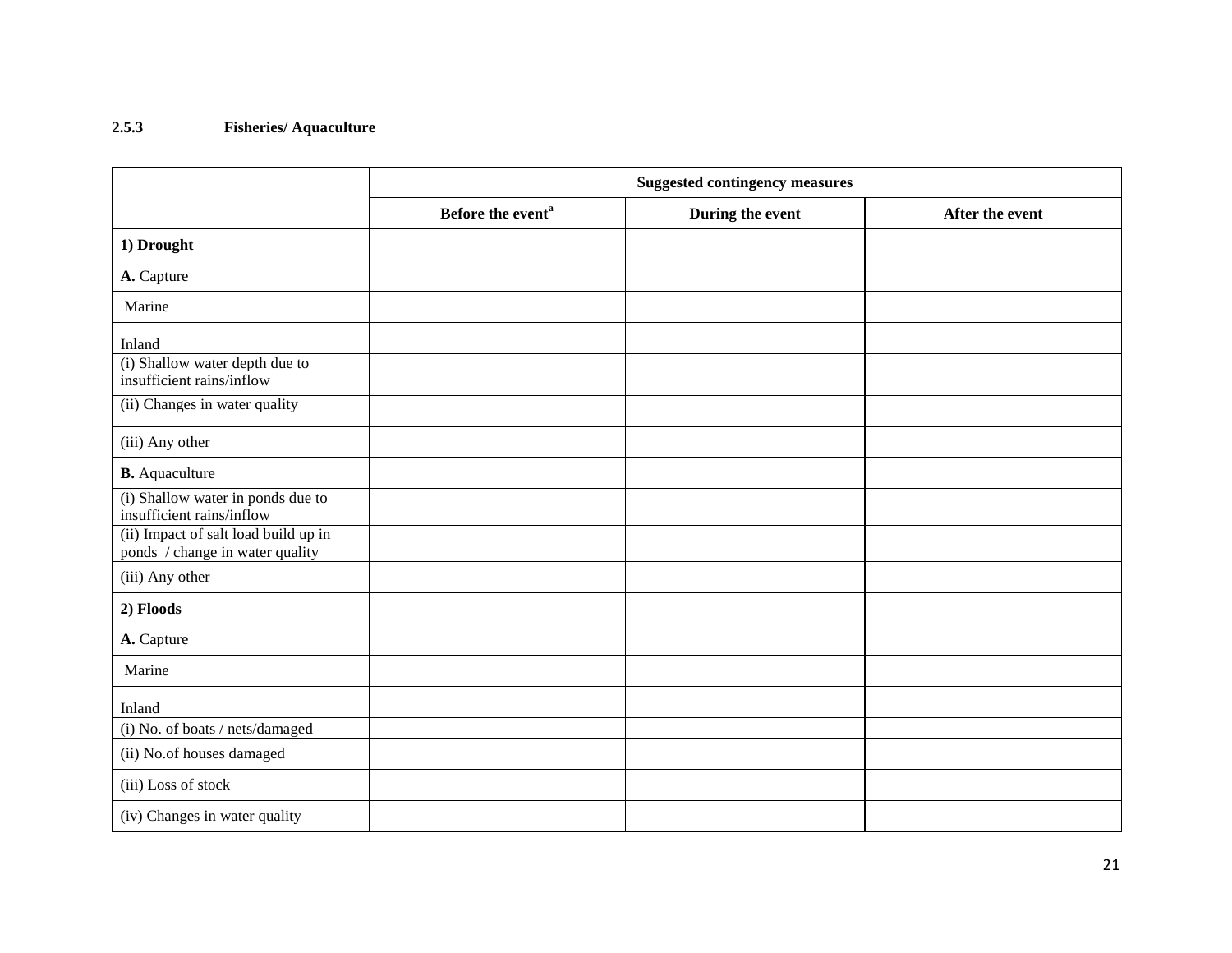| (v) Health and diseases                                               |  |  |
|-----------------------------------------------------------------------|--|--|
| <b>B.</b> Aquaculture                                                 |  |  |
| (i) Inundation with flood water                                       |  |  |
| (ii) Water contamination and changes<br>in water quality              |  |  |
| (iii) Health and diseases                                             |  |  |
| (iv) Loss of stock and inputs (feed,<br>chemicals etc)                |  |  |
| (v) Infrastructure damage (pumps,<br>aerators, huts etc)              |  |  |
| (vi) Any other                                                        |  |  |
| 3. Cyclone / Tsunami                                                  |  |  |
| A. Capture                                                            |  |  |
| Marine                                                                |  |  |
| (i) Average compensation paid due to<br>loss of fishermen lives       |  |  |
| (ii) Avg. no. of boats / nets/damaged                                 |  |  |
| (iii) Avg. no. of houses damaged                                      |  |  |
| Inland                                                                |  |  |
| B. Aquaculture                                                        |  |  |
| (i) Overflow / flooding of ponds                                      |  |  |
| (ii) Changes in water quality (fresh<br>water / brackish water ratio) |  |  |
| (iii) Health and diseases                                             |  |  |
| (iv) Loss of stock and inputs (feed,<br>chemicals etc)                |  |  |